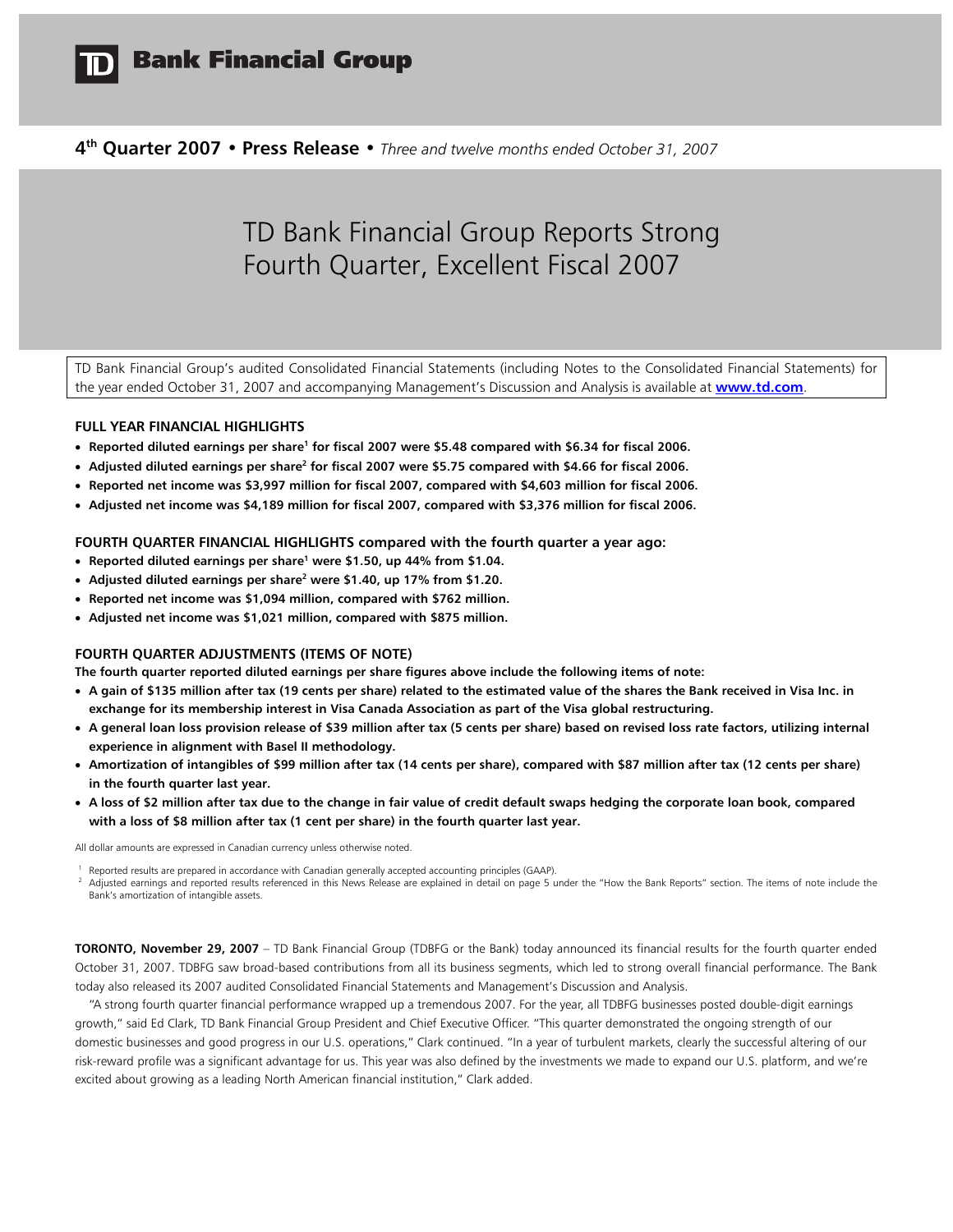### **FOURTH QUARTER BUSINESS SEGMENT PERFORMANCE**

#### **Canadian Personal and Commercial Banking**

TD Canada Trust produced another strong quarter with earnings up 14% compared to the same quarter last year. Real estate secured lending, core banking, business banking and insurance businesses all contributed to earnings strength in the quarter.

 TD Canada Trust opened 38 new branches during the year, including its 100th branch in Quebec, to increase sales capacity and customer growth across its personal, small business and commercial banking businesses. The fourth quarter also saw TD Canada Trust rank #1 in overall quality of customer service in Canada by the Synovate survey, #1 in customer satisfaction in Canada by J.D. Power and Associates, and Best Consumer Internet Bank in Canada by Global Finance.

"TD Canada Trust capped off another outstanding year by achieving its 20th consecutive quarter of double-digit earnings growth in the fourth quarter – an exceptional track record," said Clark. "We continued to build upon our award winning service and convenience brand, opening more branches and launching longer hours that see our branches open on average 50% longer than our Canadian peers," Clark said.

#### **Wealth Management**

Wealth Management, including the Bank's equity share in TD Ameritrade, produced another very strong quarter, with a 31% increase in earnings compared to the fourth quarter of 2006. In Canada, the quarter saw continued earnings strength in discount brokerage and the advice-based businesses, along with increased assets under management in TD Mutual Funds. During 2007, Canadian Wealth Management added 139 client-facing advisors to its network.

TD Ameritrade's fourth quarter contributed \$75 million in net income to the Bank's Wealth Management segment. Operating highlights from the quarter included record results in earnings, client assets and average client trades per day.

"We've seen great growth in our Wealth Management segment again this year, a tribute to the continuing momentum within our Canadian wealth businesses and our investment in the world-class capabilities of TD Ameritrade," said Clark. "We have one of the fastest growing Canadian Wealth Management businesses amongst our peers. In the last five years, earnings have grown by 26% per year on average. That's an incredible achievement," Clark added.

#### **U.S. Personal and Commercial Banking**

TD Banknorth earned \$124 million in the fourth quarter, a 97% increase over the same period last year, largely reflecting the privatization which closed in April 2007. On a US dollar basis, higher revenues combined with sustained expense control demonstrated continued progress in the core business. TD Banknorth's overall asset quality remained solid.

"TD Banknorth's results exceeded expectations in the quarter despite the strengthening of the Canadian dollar," Clark said. "While we expect the U.S. operating environment to remain challenging next year, we're pleased with TD Banknorth's steady progress towards meeting its organic growth objectives," said Clark.

During the quarter, TDBFG announced a definitive agreement to acquire New Jersey based Commerce Bancorp. The combination of Commerce and TD Banknorth would double the scale of the Bank's U.S. banking business, and increase the Bank's overall retail network to 2,000 branches in North America. The parties are now expecting to mail the proxy statement/prospectus to Commerce shareholders in December, and as a result, to close in February or March 2008 subject to shareholder approval and approvals from U.S and Canadian regulatory authorities.

 "Commerce perfectly complements TD Banknorth's geographic footprint, and together, they will provide us with extensive coverage of the biggest regional banking market in the U.S.," he added.

#### **Wholesale Banking**

Wholesale Banking posted a solid fourth quarter with notable contributions from its foreign exchange, fixed income and equity trading businesses, which more than offset weak credit trading results. Earnings in the quarter increased year over year to \$157 million, up 8% compared with earnings in fourth quarter of 2006. On a full year basis, Wholesale Banking grew adjusted earnings 24%.

"Looking at 2007, our Wholesale Bank produced terrific results, showing the strength of our domestic franchise businesses," said Clark. "We achieved top three dealer status in Canada and we continue to make progress on solidifying this position," Clark said. "Although trading results were mixed in the fourth quarter, our transparent risk-reward oriented business helped TD avoid the major pitfalls of recent market turmoil," added Clark.

#### **Conclusion**

"TDBFG's strong fourth quarter performance rounded out a fantastic 2007 and was a clear validation of the strategy we've been delivering on for the past five years," said Clark. "These great results speak to the commitment and spirit of our phenomenal team of employees across the Bank."

"Overall, I have every confidence the underlying strength of all our businesses will continue to deliver shareholder value in both the short and long term," said Clark. "The success of our Canadian franchise has had a lot to do with our ability to pursue U.S expansion. Just like TD Canada Trust, Commerce shares our strong belief in convenience, service and relentless focus on the customer. We're tremendously excited about how this acquisition is set to transform our organization into a North American powerhouse," Clark concluded.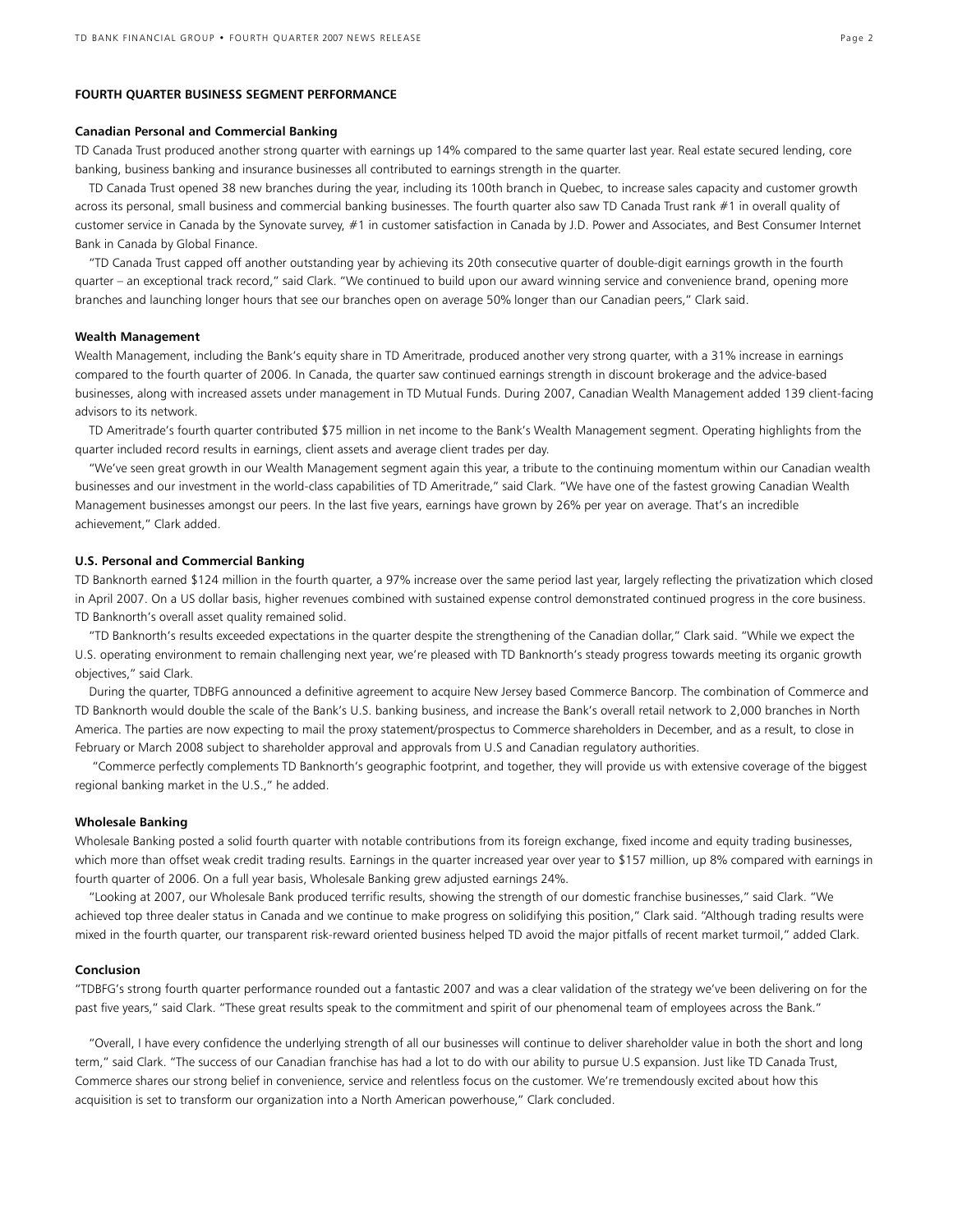## **CAUTION REGARDING FORWARD-LOOKING STATEMENTS**

From time to time, the Bank makes written and oral forward-looking statements, including in this press release, in other filings with Canadian regulators or the U.S. Securities and Exchange Commission (SEC), and in other communications. In addition, the Bank's senior management may make forward-looking statements orally to analysts, investors, representatives of the media and others. All such statements are made pursuant to the "safe harbour" provisions of the U.S. Private Securities Litigation Reform Act of 1995 and applicable Canadian securities legislation. Forward-looking statements include, among others, statements regarding the Bank's objectives and targets for 2008 and beyond, and strategies to achieve them, the outlook for the Bank's business lines, and the Bank's anticipated financial performance. The economic assumptions for 2008 for each of our business segments are set out in the 2007 Annual Report under the headings "Economic Outlook" and "Business Outlook and Focus for 2008", as updated in the subsequently filed quarterly Reports to Shareholders. Forward-looking statements are typically identified by words such as "will", "should", "believe", "expect", "anticipate", "intend", "estimate", "plan", "may" and "could". By their very nature, these statements require us to make assumptions and are subject to inherent risks and uncertainties, general and specific, which may cause actual results to differ materially from the expectations expressed in the forward-looking statements. Some of the factors – many of which are beyond our control – that could cause such differences include: credit, market (including equity and commodity), liquidity, interest rate, operational, reputational, insurance, strategic, foreign exchange, regulatory, legal and other risks discussed in the management discussion and analysis section of the Bank's 2007 Annual Report and in other regulatory filings made in Canada and with the SEC; general business and economic conditions in Canada, the U.S. and other countries in which the Bank conducts business, as well as the effect of changes in monetary policy in those jurisdictions and changes in the foreign exchange rates for the currencies of those jurisdictions; the degree of competition in the markets in which the Bank operates, both from established competitors and new entrants; the accuracy and completeness of information the Bank receives on customers and counterparties; the development and introduction of new products and services in markets; developing new distribution channels and realizing increased revenue from these channels; the Bank's ability to execute its strategies, including its integration, growth and acquisition strategies and those of its subsidiaries, particularly in the U.S.; changes in accounting policies and methods the Bank uses to report its financial condition, including uncertainties associated with critical accounting assumptions and estimates; the effect of applying future accounting changes; global capital market activity; the Bank's ability to attract and retain key executives; reliance on third parties to provide components of the Bank's business infrastructure; the failure of third parties to comply with their obligations to the Bank or its affiliates as such obligations relate to the handling of personal information; technological changes; the use of new technologies in unprecedented ways to defraud the Bank or its customers; legislative and regulatory developments; change in tax laws; unexpected judicial or regulatory proceedings; continued negative impact of the U.S. securities litigation environment; unexpected changes in consumer spending and saving habits; the adequacy of the Bank's risk management framework, including the risk that the Bank's risk management models do not take into account all relevant factors; the possible impact on the Bank's businesses of international conflicts and terrorism; acts of God, such as earthquakes; the effects of disease or illness on local, national or international economies; and the effects of disruptions to public infrastructure, such as transportation, communication, power or water supply**.** A substantial amount of the Bank's business involves making loans or otherwise committing resources to specific companies, industries or countries. Unforeseen events affecting such borrowers, industries or countries could have a material adverse effect on the Bank's financial results, businesses, financial condition or liquidity. The preceding list is not exhaustive of all possible factors. Other factors could also adversely affect the Bank's results. For more information, see the discussion starting on page 59 of the Bank's 2007 Management's Discussion and Analysis. All such factors should be considered carefully when making decisions with respect to the Bank, and undue reliance should not be placed on the Bank's forward-looking statements. The Bank does not undertake to update any forward-looking statements, whether written or oral, that may be made from time to time by or on its behalf.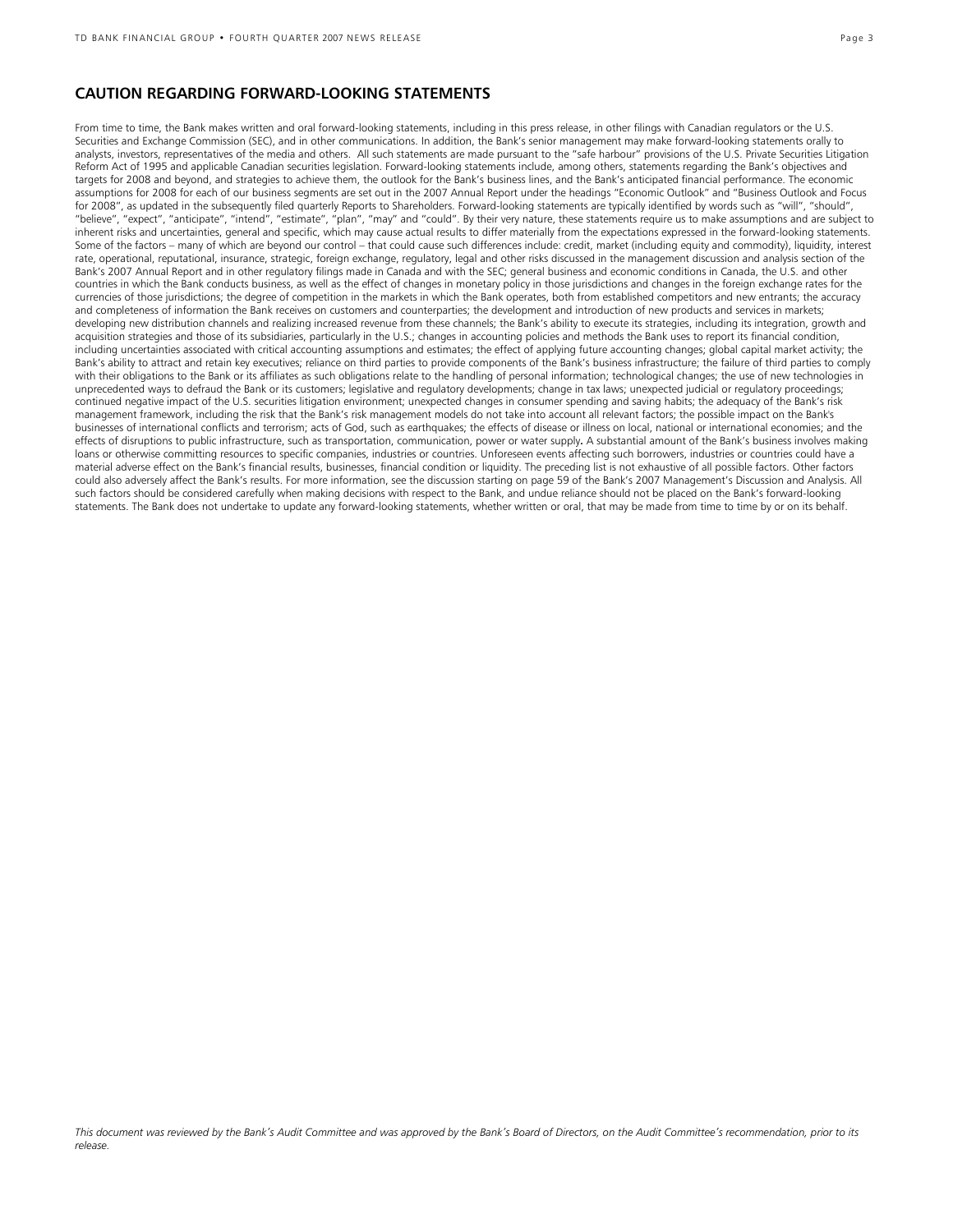## **ANALYSIS OF OPERATING PERFORMANCE**

This analysis of operating performance is presented to enable readers to assess material changes in the operational results of TD Bank Financial Group (the Bank) for the quarter ended October 31, 2007, compared with the corresponding periods. This analysis should be read in conjunction with our unaudited interim Consolidated Financial Statements included in this News Release and with our 2007 audited Consolidated Financial Statements. This analysis is dated November 28, 2007. Unless otherwise indicated, all amounts are expressed in Canadian dollars and have been primarily derived from the Bank's annual or interim Consolidated Financial Statements prepared in accordance with Canadian generally accepted accounting principles (GAAP). Certain comparative amounts have been reclassified to conform with the presentation adopted in the current period. Additional information relating to the Bank is on the Bank's website www.td.com, as well as on SEDAR at [www.sedar.com](http://www.sedar.com/) and on the U.S. Securities and Exchange Commission's website at [www.sec.org](http://www.sec.org/) (EDGAR filers section).

## **FINANCIAL HIGHLIGHTS<sup>1</sup>** (unaudited)

| For the three months ended                              |                          |           | For the twelve months ended |           |           |
|---------------------------------------------------------|--------------------------|-----------|-----------------------------|-----------|-----------|
|                                                         | Oct. 31                  | July 31   | Oct.31                      | Oct. 31   | Oct. 31   |
| (millions of Canadian dollars, except as noted)         | 2007                     | 2007      | 2006                        | 2007      | 2006      |
| <b>Results of operations</b>                            |                          |           |                             |           |           |
| Total revenue                                           | \$3,550                  | \$3,682   | \$3,318                     | \$14,281  | \$13,192  |
| Dilution gain, net                                      | $\overline{\phantom{0}}$ | $\equiv$  | $\equiv$                    |           | 1,559     |
| Provision for credit losses                             | 139                      | 171       | 170                         | 645       | 409       |
| Non-interest expenses                                   | 2,241                    | 2,216     | 2,211                       | 8,975     | 8,815     |
| Net income - reported <sup>2</sup>                      | 1,094                    | 1,103     | 762                         | 3,997     | 4,603     |
| Net income $-$ adjusted <sup>2</sup>                    | 1,021                    | 1,164     | 875                         | 4,189     | 3,376     |
| Economic profit <sup>3</sup>                            | 430                      | 578       | 326                         | 1,876     | 1,309     |
| Return on common equity - reported                      | 20.8%                    | 21.0%     | 15.7%                       | 19.3%     | 25.5%     |
| Return on invested capital <sup>3</sup>                 | 16.3%                    | 18.7%     | 15.2%                       | 17.1%     | 15.6%     |
| <b>Financial position</b>                               |                          |           |                             |           |           |
| Total assets                                            | \$422,124                | \$403,890 | \$392,914                   | \$422,124 | \$392,914 |
| Total risk-weighted assets                              | 152,519                  | 150,783   | 141,879                     | 152,519   | 141,879   |
| Total shareholders' equity                              | 21,404                   | 21,003    | 19,632                      | 21,404    | 19,632    |
| Financial ratios - reported (per cent)                  |                          |           |                             |           |           |
| Efficiency ratio                                        | 63.1%                    | 60.2%     | 66.6%                       | 62.8%     | 59.8%     |
| Tier 1 capital to risk-weighted assets                  | 10.3%                    | 10.2%     | 12.0%                       | 10.3%     | 12.0%     |
| Tangible common equity as a % of risk-weighted assets   | 7.4%                     | 7.1%      | 9.1%                        | 7.4%      | 9.1%      |
| Provision for credit losses as a % of net average loans | 0.30                     | 0.39      | 0.40                        | 0.37      | 0.25      |
| Common share information - reported (Canadian dollars)  |                          |           |                             |           |           |
| Per share                                               |                          |           |                             |           |           |
| Basic earnings                                          | \$1.52                   | \$1.53    | \$1.05                      | \$5.53    | \$6.39    |
| Diluted earnings                                        | 1.50                     | 1.51      | 1.04                        | 5.48      | 6.34      |
| <b>Dividends</b>                                        | 0.57                     | 0.53      | 0.48                        | 2.11      | 1.78      |
| Book value                                              | 29.23                    | 28.65     | 26.77                       | 29.23     | 26.77     |
| Closing share price                                     | 71.35                    | 68.26     | 65.10                       | 71.35     | 65.10     |
| Shares outstanding (millions)                           |                          |           |                             |           |           |
| Average basic                                           | 717.3                    | 719.5     | 719.7                       | 718.6     | 716.8     |
| Average diluted                                         | 724.4                    | 726.9     | 726.0                       | 725.5     | 723.0     |
| End of period                                           | 717.8                    | 718.3     | 717.4                       | 717.8     | 717.4     |
| Market capitalization (billions of Canadian dollars)    | \$51.2                   | \$49.0    | \$46.7                      | \$51.2    | \$46.7    |
| Dividend yield                                          | 3.0%                     | 2.9%      | 2.8%                        | 3.0%      | 2.9%      |
| Dividend payout ratio                                   | 37.6                     | 34.6      | 45.8                        | 38.1      | 27.9      |
| Price to earnings multiple                              | 13.0                     | 13.6      | 10.3                        | 13.0      | 10.3      |
| Common share information - adjusted (Canadian dollars)  |                          |           |                             |           |           |
| Per share                                               |                          |           |                             |           |           |
| Basic earnings                                          | \$1.42                   | \$1.61    | \$1.21                      | \$5.80    | \$4.70    |
| Diluted earnings                                        | 1.40                     | 1.60      | 1.20                        | 5.75      | 4.66      |
| Dividend payout ratio                                   | 40.3%                    | 32.8%     | 39.9%                       | 36.4%     | 38.1%     |
| Price to earnings multiple                              | 12.4                     | 12.3      | 14.0                        | 12.4      | 14.0      |

1 Certain comparative amounts have been restated and reclassified to confirm to the presentation adopted in the current period.

<sup>2</sup> Reported and adjusted results are explained on page 5 under the "How the Bank Reports" section, which includes a reconciliation between reported and adjusted results.

<sup>3</sup> Economic profit and return on invested capital are non-GAAP financial measures and are explained on page 8 under the "Economic Profit and Return on Invested Capital" section.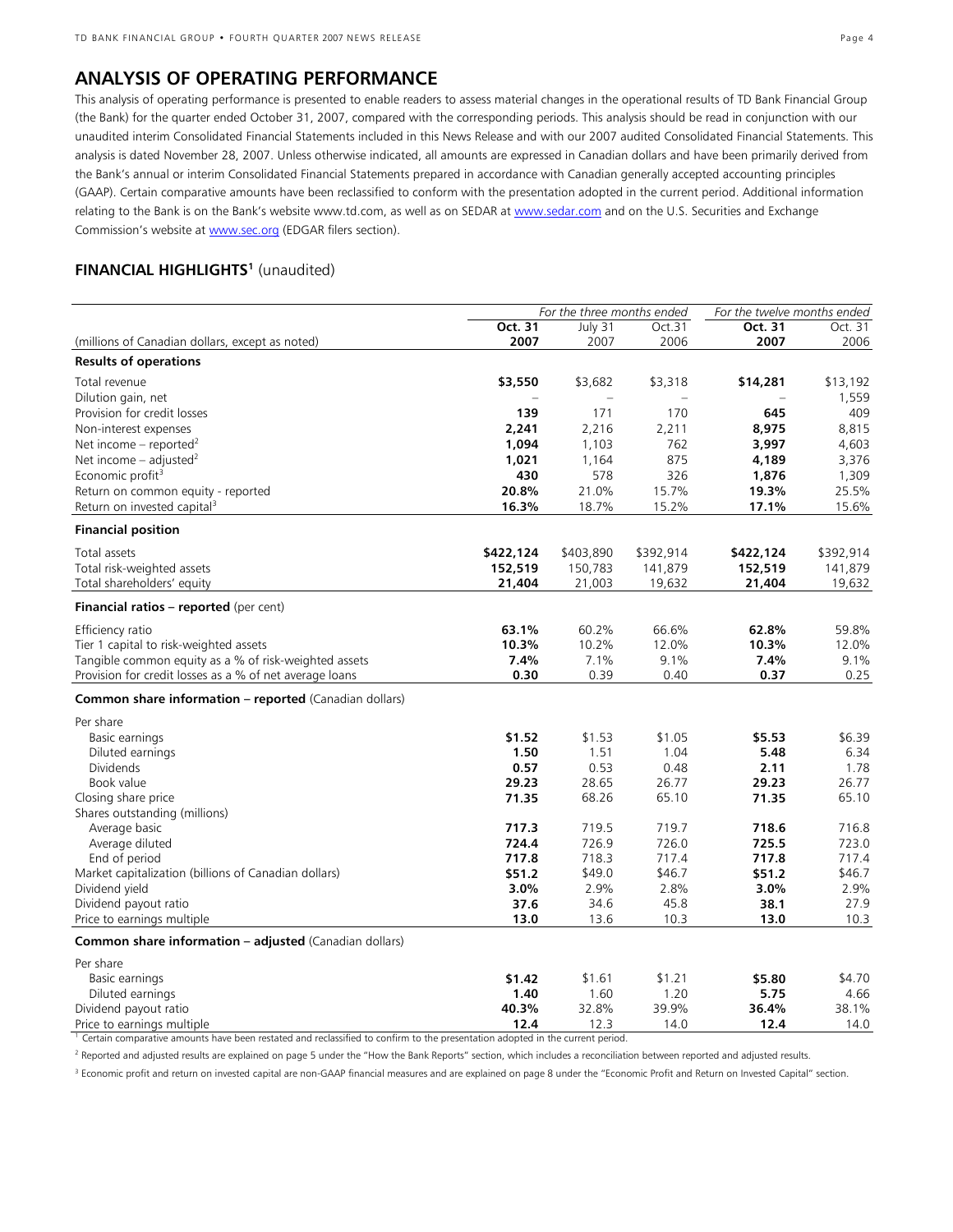## **HOW WE PERFORMED**

#### **How the Bank Reports**

The Bank's financial results, as presented on pages 12 to 16 of this News Realease, have been prepared in accordance with GAAP. The Bank refers to results prepared in accordance with GAAP as "reported" results. The Bank also utilizes non-GAAP financial measures referred to as "adjusted" results to assess each of its businesses and to measure overall Bank performance. To arrive at adjusted results, the Bank removes "items of note", net of income taxes, from reported results. The items of note are listed in the table on the following page. The items of note relate to items which management does not believe are indicative of underlying business performance. The items of note include the Bank's amortization of intangible assets which primarily relate to the Canada Trust acquisition in 2000, the TD Banknorth Inc. (TD Banknorth) acquisition in 2005, and the acquisitions by TD Banknorth of Hudson United Bancorp (Hudson) in 2006 and Interchange Financial Services Corporation (Interchange) in 2007, and the amortization of intangibles included in equity in net income of TD Ameritrade Holding Corporation (TD Ameritrade). The Bank believes that adjusted results provide the reader with a better understanding of how management views the Bank's performance. As explained, adjusted results are different from reported results determined in accordance with GAAP. Adjusted results and related terms used in this report are not defined terms under GAAP, and, therefore, may not be comparable to similar terms used by other issuers.

#### **Operating results - reported** (unaudited)<sup>1</sup>

|                                                                                                          | For the three months ended |          |          | For the twelve months ended |          |
|----------------------------------------------------------------------------------------------------------|----------------------------|----------|----------|-----------------------------|----------|
|                                                                                                          | Oct. 31                    | July 31  | Oct. 31  | Oct. 31                     | Oct. 31  |
| (millions of Canadian dollars)                                                                           | 2007                       | 2007     | 2006     | 2007                        | 2006     |
| Net interest income                                                                                      | \$1,808                    | \$1,783  | \$1,714  | \$6,924                     | \$6,371  |
| Other income                                                                                             | 1,742                      | 1.899    | 1.604    | 7,357                       | 6,821    |
| Total revenue                                                                                            | 3,550                      | 3,682    | 3,318    | 14,281                      | 13,192   |
| Provision for credit losses                                                                              | (139)                      | (171)    | (170)    | (645)                       | (409)    |
| Non-interest expenses                                                                                    | (2, 241)                   | (2, 216) | (2, 211) | (8,975)                     | (8, 815) |
| Dilution gain, net                                                                                       |                            |          |          |                             | 1,559    |
| Income before provision for income taxes,<br>non-controlling interests in subsidiaries and equity in net |                            |          |          |                             |          |
| income of associated company                                                                             | 1,170                      | 1,295    | 937      | 4,661                       | 5,527    |
| Provision for income taxes                                                                               | (153)                      | (248)    | (175)    | (853)                       | (874)    |
| Non-controlling interests, net of tax                                                                    | (8)                        | (13)     | (48)     | (95)                        | (184)    |
| Equity in net income of associated company, net of tax                                                   | 85                         | 69       | 48       | 284                         | 134      |
| Net income – reported                                                                                    | 1,094                      | 1,103    | 762      | 3,997                       | 4,603    |
| Preferred dividends                                                                                      | (5)                        | (2)      | (5)      | (20)                        | (22)     |
| Net income available to common shareholders – reported                                                   | \$1,089                    | \$1,101  | \$757    | \$3,977                     | \$4,581  |

**1** Certain comparative amounts have been restated to conform with the presentation adopted in the current quarter.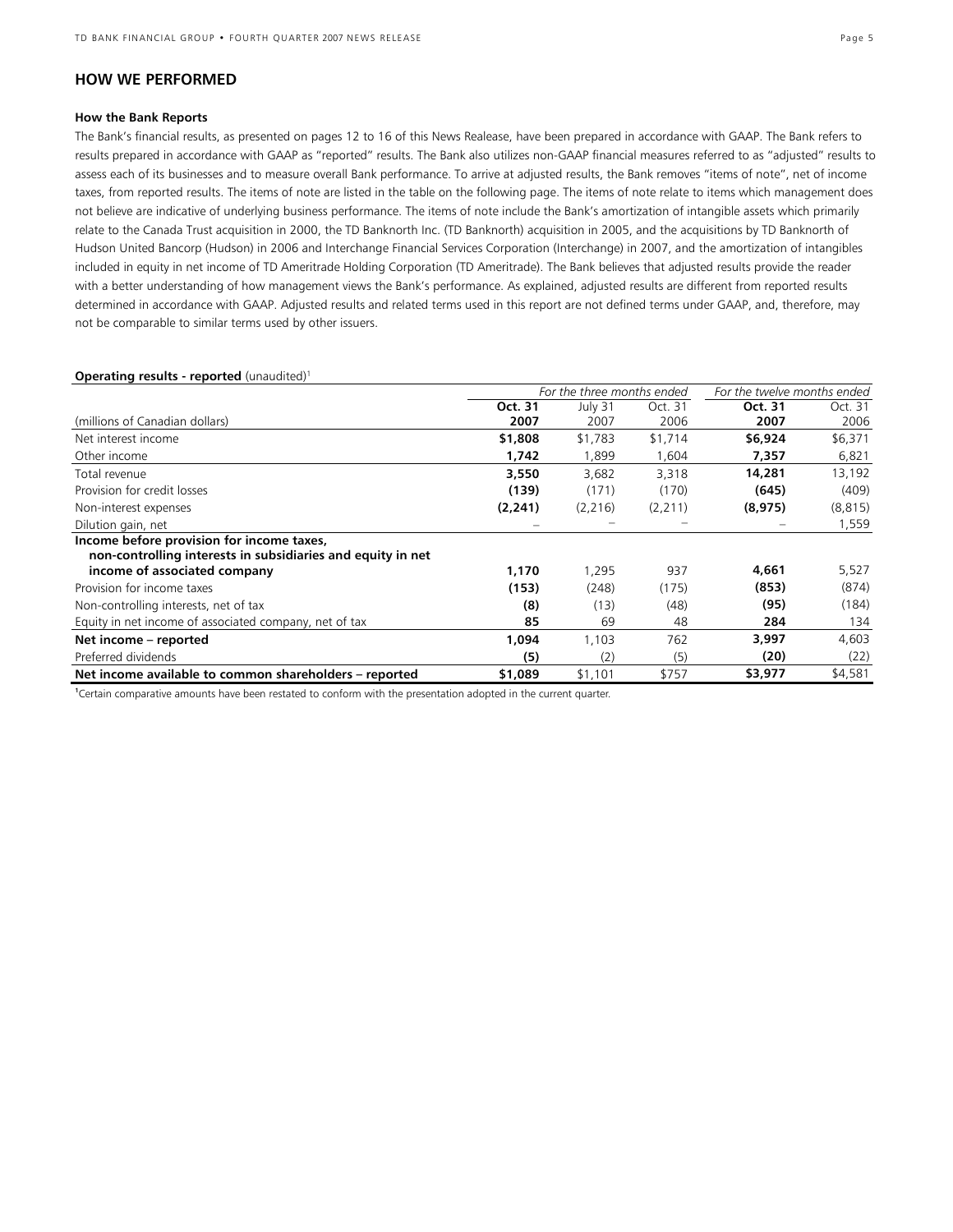## Reconciliation of non-GAAP measures<sup>1</sup> (unaudited)

| Adjusted net income to reported results                                                       |          |                                |            |                                          |           |
|-----------------------------------------------------------------------------------------------|----------|--------------------------------|------------|------------------------------------------|-----------|
| <b>Operating results - adjusted</b>                                                           |          | For the three months ended     |            | For the twelve months ended <sup>2</sup> |           |
|                                                                                               | Oct. 31  | July 31                        | Oct. 31    | Oct. 31                                  | Oct. 31   |
| (millions of Canadian dollars)                                                                | 2007     | 2007                           | 2006       | 2007                                     | 2006      |
| Net interest income                                                                           | \$1,808  | \$1,783                        | \$1,714    | \$6,924                                  | \$6,371   |
| Other income $3$                                                                              | 1,582    | 1.853                          | 1.616      | 7,148                                    | 6,862     |
| Total revenues                                                                                | 3,390    | 3,636                          | 3,330      | 14,072                                   | 13,233    |
| Provision for credit losses <sup>4</sup>                                                      | (199)    | (171)                          | (142)      | (705)                                    | (441)     |
| Non-interest expenses <sup>5</sup>                                                            | (2, 103) | (2,085)                        | (2,085)    | (8,390)                                  | (8, 260)  |
| Income before provision for income taxes,                                                     |          |                                |            |                                          |           |
| non-controlling interests in subsidiaries and equity in net                                   |          |                                |            |                                          |           |
| income of associated company                                                                  | 1,088    | 1,380                          | 1,103      | 4,977                                    | 4,532     |
| Provision for income taxes <sup>6</sup>                                                       | (156)    | (282)                          | (236)      | (1,000)                                  | (1, 107)  |
| Non-controlling interests, net of tax <sup>7</sup>                                            | (8)      | (14)                           | (52)       | (119)                                    | (211)     |
| Equity in net income of associated company, net of tax <sup>8</sup>                           | 97       | 80                             | 60         | 331                                      | 162       |
| Net income - adjusted                                                                         | 1.021    | 1,164                          | 875        | 4,189                                    | 3,376     |
| Preferred dividends                                                                           | (5)      | (2)                            | (5)        | (20)                                     | (22)      |
| Net income available to common shareholders - adjusted                                        | \$1,016  | \$1,162                        | \$870      | \$4,169                                  | \$3,354   |
| Items of note affecting net income, net of income taxes                                       |          |                                |            |                                          |           |
| Amortization of intangibles                                                                   | \$(99)   | \$(91)                         | $$^{(87)}$ | $$$ (353)                                | $$$ (316) |
| Gain relating to restructuring of Visa <sup>9</sup>                                           | 135      |                                |            | 135                                      |           |
| TD Banknorth restructuring, privatization and merger related charges <sup>10</sup>            |          |                                | ÷          | (43)                                     |           |
| Dilution gain on Ameritrade transaction, net of costs                                         |          |                                |            |                                          | 1,665     |
| Dilution loss on the acquisition of Hudson United by TD Banknorth                             |          |                                |            |                                          | (72)      |
| Balance sheet restructuring charge in TD Banknorth                                            |          |                                |            |                                          | (19)      |
| Wholesale Banking restructuring charge                                                        |          |                                |            |                                          | (35)      |
| Change in fair value of credit default swaps hedging the corporate loan<br>book <sup>11</sup> | (2)      | 30                             | (8)        | 30                                       | 7         |
| General allowance release                                                                     | 39       |                                |            | 39                                       | 39        |
| Other tax items                                                                               |          |                                |            |                                          | (24)      |
|                                                                                               |          |                                |            |                                          |           |
| Initial set up of specific allowance for credit card and overdraft loans                      |          | $\qquad \qquad \longleftarrow$ | (18)       |                                          | (18)      |
| Total items of note                                                                           | 73       | (61)                           | (113)      | (192)                                    | 1,227     |
| Net income available to common shareholders - reported                                        | \$1,089  | \$1,101                        | \$757      | \$3,977                                  | \$4,581   |

#### **Reconciliation of reported earnings per share (EPS) to adjusted<sup>5</sup> (unaudited)**

|                                                | For the three months ended |         |         | For the twelve months ended |         |  |
|------------------------------------------------|----------------------------|---------|---------|-----------------------------|---------|--|
|                                                | Oct. 31                    | July 31 | Oct. 31 | Oct. 31                     | Oct. 31 |  |
| (Canadian dollars)                             | 2007                       | 2007    | 2006    | 2007                        | 2006    |  |
|                                                |                            |         |         |                             |         |  |
| Diluted – reported                             | \$1.50                     | \$1.51  | \$1.04  | \$5.48                      | \$6.34  |  |
| Items of note affecting income (as above)      | (0.10)                     | 0.09    | 0.16    | 0.27                        | (1.70)  |  |
| Items of note affecting EPS only <sup>12</sup> |                            |         |         |                             | 0.02    |  |
| Diluted – adjusted                             | \$1.40                     | \$1.60  | \$1.20  | \$5.75                      | \$4.66  |  |
| Basic - reported                               | \$1.52                     | \$1.53  | \$1.05  | \$5.53                      | \$6.39  |  |

<sup>1.</sup> Certain comparative amounts have been restated and reclassified to conform to the presentation adopted in the current period.<br><sup>2.</sup> Items of note in addition to those included in the fourth quarter of 2007 are as foll (U.S.\$1.45 billion) on the Ameritrade transaction, net of costs; dilution loss of \$72 million on the acquisition of Hudson by TD Banknorth; the Bank's share of TD Banknorth's balance sheet restructuring charge of \$19 million (US\$16 million); restructuring charge in connection with the previously announced decision to reposition the Bank's global structured products businesses of \$35 million; \$10 million gain due to the change in fair value of credit default swaps (CDS) hedging the corporate loan book; *first quarter 2007* – \$83 million amortization of intangibles; loss of \$5 million due to the change in fair value of CDS hedging the corporate loan book; *second quarter 2006* – \$86 million amortization of intangibles; a reduction to the TD Ameritrade dilution gain of \$5 million; gain of \$10 million due to the change in fair value of CDS hedging the corporate loan book; \$39 million general allowance release; *second quarter 2007* – \$80 million amortization of intangibles; \$43 million TD Banknorth restructuring, privatization and merger-related charges; gain of \$7 million due to the change in fair value of CDS hedging the corporate loan book; *third quarter 2006* – \$61 million amortization of intangibles; loss of \$5 million due to the change in fair value of CDS hedging the corporate loan book; a tax loss of \$24 million as a result of a higher tax rate applied to the future tax asset related to specific provisions; *third quarter 2007* – \$91 million amortization of intangibles; gain of \$30 million due to the change in fair value of CDS hedging the corporate loan book; *fourth quarter 2006* – \$87 million amortization of intangibles; loss of \$8 million due to the change in fair value of CDS hedging the corporate loan book; a one time loss of \$18 million due to the initial set up<br>of specific allowance for credit card

Adjusted other income excludes the following items of note: third quarter 2007 - \$46 million gain/loss due to change in fair value of CDS hedging the corporate loan book; second quarter 2007 – \$11 million gain due to change in fair value of CDS hedging the corporate loan book; *first quarter 2007 – \$8 million loss due to change in fair value of CDS hedging*<br>the corporate loan book; *second quarter* the change in fair value of CDS hedging the corporate loan book; and \$52 million balance sheet restructuring charge at TD Banknorth.<br>Adjusted provision for credit losses excludes the following item of note: *fourth quarter* 

allowance release.<br>Adjusted non-interest expenses excludes the following items of note: *fourth quarter 2007* – \$138 million amortization of intangibles; *third quarter 2007* - \$131 million amortization of intangibles; *second quarter 2007 –* \$112 million amortization of intangibles; \$86 million due to TD Banknorth restructuring, privatization and merger-related charges; *first quarter 2007* – \$118 million amortization of intangibles; *second quarter 2006* – \$125 million amortization of intangibles; *first quarter 2006* – \$128 million amortization of

For reconciliation between reported and adjusted provision for income taxes, see the table below.<br>Adjusted non-controlling interests excludes the following items of note: third quarter 2007 - \$1 million amortization of int of intangibles; \$15 million due to TD Banknorth restructuring, privatization and merger-related charges; *first quarter 2007* – \$4 million amortization of intangibles; *second quarter 2006* – \$3 million amortization of intangibles; *first quarter 2006* – \$15 million balance sheet restructuring charge at TD Banknorth.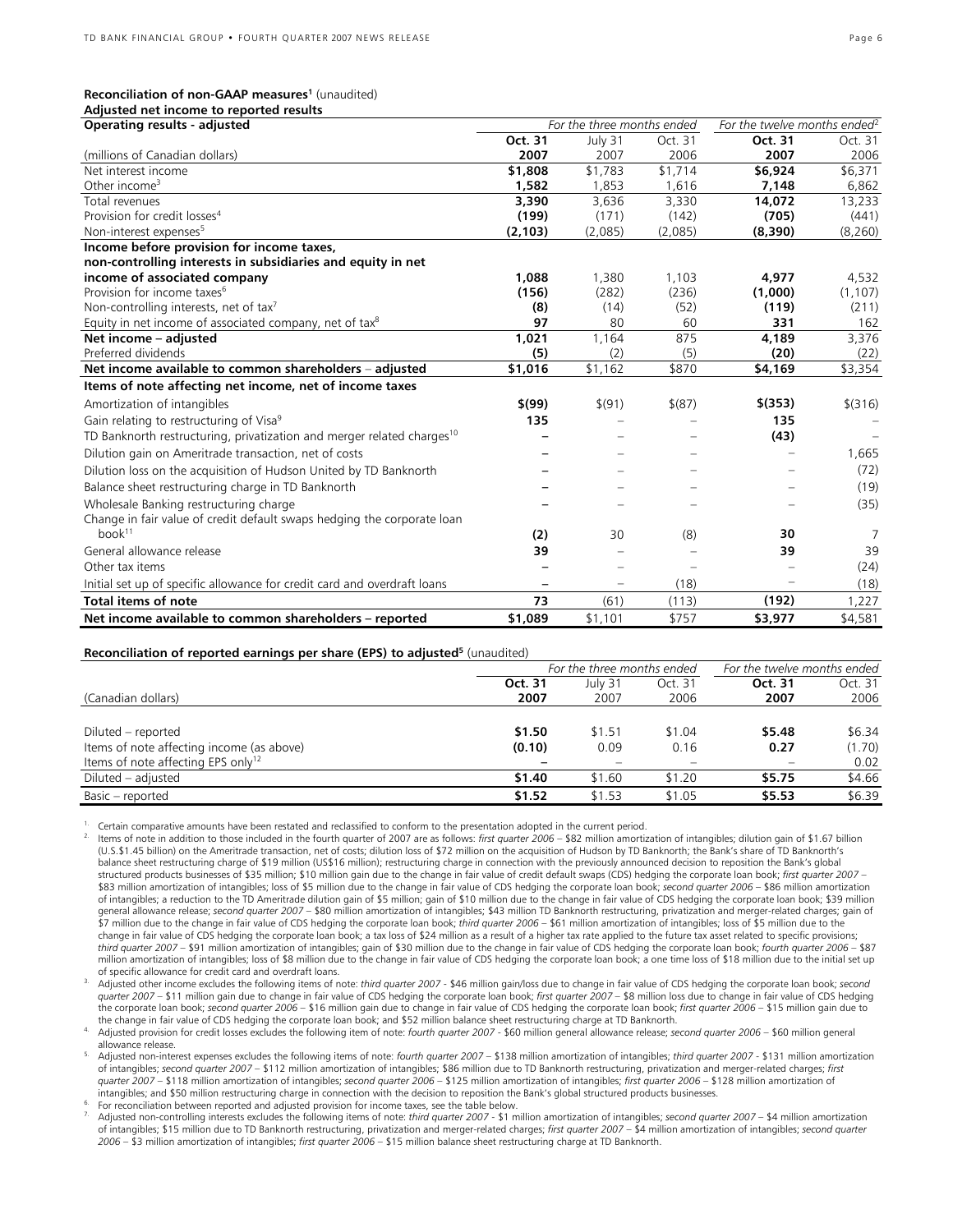- 8. Adjusted equity in net income of an associated company excludes the following items of note: *fourth quarter 2007* \$12 million amortization of intangibles; *third quarter 2007* \$11 million amortization of intangibles; *second quarter 2007 –* \$12 million amortization of intangibles; *first quarter 2007* – \$12 million amortization of intangibles; *second quarter*
- 2006 \$7 million amortization of intangibles.<br>As part of the global restructuring of Visa USA Inc., Visa Canada Association and Visa International Service Association, which closed on October 3, 2007 (restructuring date), Bank received shares of the new global entity (Visa Inc.) in exchange for the Bank's membership interest in Visa Canada Association. As required by the applicable accounting<br>standards, the shares the Bank received in Visa results of an independent valuation of the shares. The gain may be subject to further adjustment based on the finalization of the Bank's ownership percentage in Visa Inc.<br><sup>10</sup> The TD Banknorth restructuring, privatization
- the costs of amending certain executive employment and award agreements and write-down of long-lived assets due to impairment, included in U.S. Personal and Commercial Banking; \$4 million restructuring charge related to the transfer of functions from TD Bank USA to TD Banknorth, included in the Corporate segment; \$5 million privatization charges, which primarily consisted of legal and investment banking fees, included in U.S. Personal and Commercial Banking; and \$3 million merger-related charges related to conversion and customer notices in connection with the integration of Hudson and Interchange with TD Banknorth, included in U.S. Personal and Commercial Banking. In the Consolidated Statement of Income, the restructuring charges are included in the restructuring costs while the privatization and merger-related charges are included in other noninterest expenses.
- 11. The Bank purchases CDS to hedge the credit risk in Wholesale Banking's corporate lending portfolio. These CDS do not qualify for hedge accounting treatment and are measured at fair value with changes in fair value recognized in current period's earnings. The related loans are accounted for at amortized cost. Management believes that this asymmetry in the accounting treatment between CDS and loans would result in periodic profit and loss volatility which is not indicative of the economics of the corporate loan portfolio or the underlying business performance in Wholesale Banking. As a result, the CDS are accounted for on an accrual basis in the Wholesale Banking segment and the gains and losses on the CDS, in excess of the accrued cost, are reported in the Corporate segment. Adjusted results exclude the gains and losses on the CDS in excess of the accrued cost. Previously, this item was described as "Hedging impact due to AcG-13". As part of the adoption of the new financial instruments standards, the guidance under Accounting Guideline 13: *Hedging Relationships* (AcG-13) was replaced by Canadian Institute of Chartered Accountants (CICA) Handbook Section 3865, *Hedges*.
- <sup>12.</sup> Earnings per share (EPS) is computed by dividing income by the weighted average number of shares outstanding during the period. As a result, the sum of the quarterly EPS figures may not equal year-to-date EPS. *Second quarter 2006* – one-time adjustment for the impact of TD Ameritrade earnings, due to the one month lag between fiscal quarter ends. The results of the Bank include its equity share in TD Ameritrade from January 25, 2006 to March 31, 2006. As a result of the one month lag, the impact on earnings per share was approximately 2 cents per share.

#### **Reconciliation of non-GAAP provision for income taxes1**

|                                                                     |         | For the three months ended |         | For the twelve months ended |         |
|---------------------------------------------------------------------|---------|----------------------------|---------|-----------------------------|---------|
|                                                                     | Oct. 31 | July 31                    | Oct. 31 | Oct. 31                     | Oct. 31 |
|                                                                     | 2007    | 2007                       | 2006    | 2007                        | 2006    |
| Provision for income taxes - reported                               | \$153   | \$248                      | \$175   | \$853                       | \$874   |
| Increase (decrease) resulting from items of note:                   |         |                            |         |                             |         |
| Amortization of intangibles                                         | 51      | 50                         | 47      | 184                         | 205     |
| Gain relating to restructuring of Visa                              | (28)    |                            |         | (28)                        |         |
| TD Banknorth restructuring privatization and merger related charges |         |                            |         | 28                          |         |
| Dilution gain on Ameritrade, net of costs                           |         |                            |         |                             | 34      |
| Balance sheet restructuring charge in TD Banknorth                  |         |                            |         |                             | 18      |
| Wholesale Banking restructuring charge                              |         |                            |         |                             | 15      |
| Change in fair value of credit default swaps hedging the corporate  |         |                            |         |                             |         |
| loan book                                                           |         | (16)                       | 4       | (16)                        | (4)     |
| Other tax items                                                     |         |                            |         |                             | (24)    |
| General allowance release                                           | (21)    |                            |         | (21)                        | (21)    |
| Initial setup of specific allowance for credit card and             |         |                            |         |                             |         |
| overdraft loans                                                     |         |                            | 10      |                             | 10      |
| Tax effect – items of note                                          | 3       | 34                         | 61      | 147                         | 233     |
| Provision for income taxes - adjusted                               | \$156   | \$282                      | \$236   | \$1,000                     | \$1,107 |

1 Certain comparative amounts have been restated to conform with the presentation adopted in the current quarter.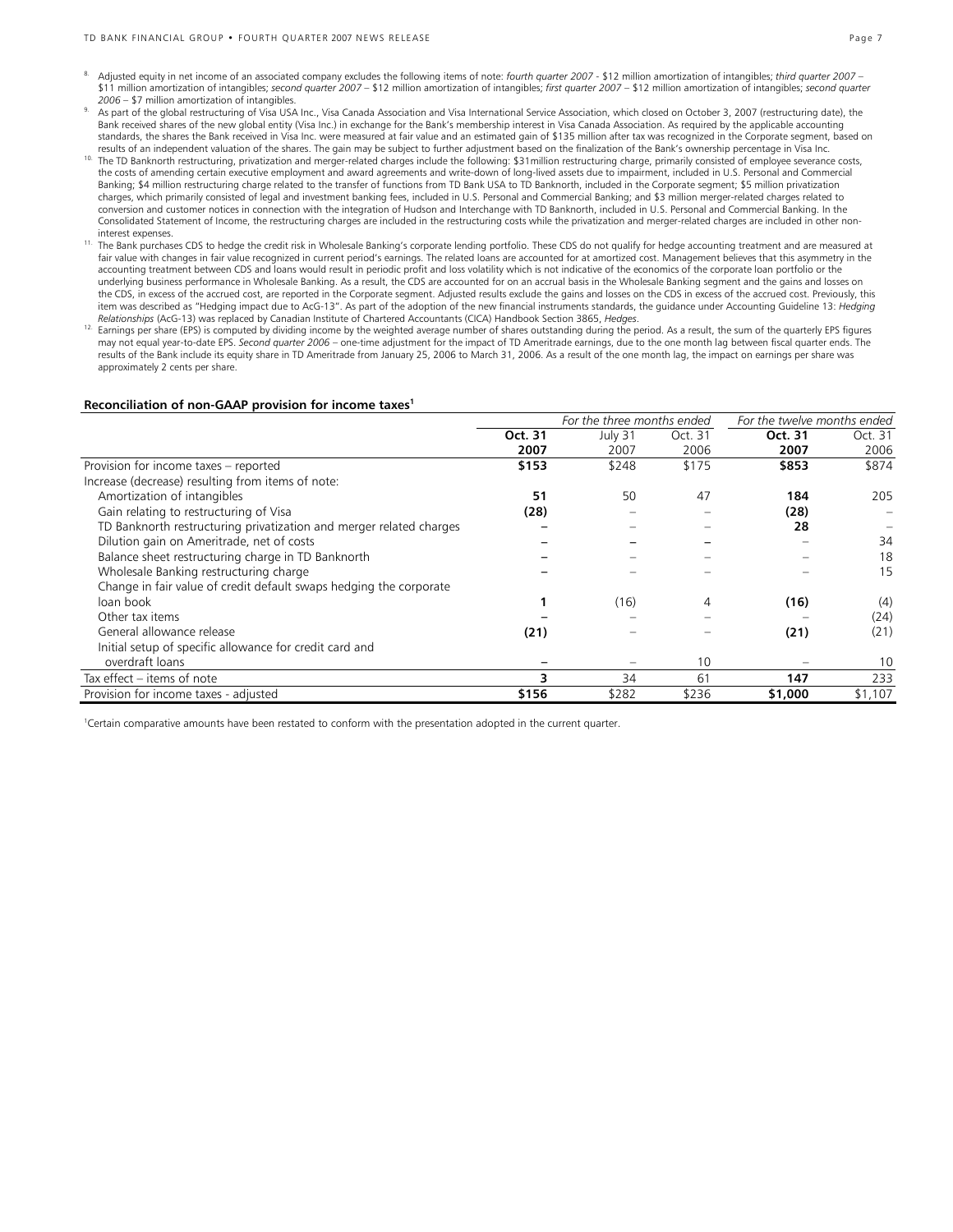#### **Economic Profit and Return on Invested Capital**

The Bank utilizes economic profit as a tool to measure shareholder value creation. Economic profit is adjusted net income available to common shareholders less a charge for average invested capital. Average invested capital is equal to average common equity for the period plus the average cumulative after-tax goodwill and intangible assets amortized as of the reporting date. The rate used in the charge for capital is the equity cost of capital calculated using the capital asset pricing model. The charge represents an assumed minimum return required by common shareholders on the Bank's invested capital. The Bank's goal is to achieve positive and growing economic profit.

Return on invested capital (ROIC) is adjusted net income available to common shareholders divided by average invested capital. ROIC is a variation of the economic profit measure that is useful in comparison to the equity cost of capital. Both ROIC and the cost of capital are percentage rates, while economic profit is a dollar measure. When ROIC exceeds the equity cost of capital, economic profit is positive. The Bank's goal is to maximize economic profit by achieving ROIC that exceeds the equity cost of capital.

Economic profit and ROIC are not defined terms under GAAP. Securities regulators require that companies caution readers that earnings and other measures adjusted to a basis other than GAAP do not have standardized meanings under GAAP and therefore, may not be comparable to similar terms used by other issuers.

The following table reconciles between the Bank's economic profit, return on invested capital and adjusted net income. Adjusted earnings and related terms are discussed in the "How the Bank Reports" section.

#### **Reconciliation of Economic Profit, Return on Invested Capital and Adjusted Net Income**

|                                                          | For the three months ended |           |          | For the twelve months ended |           |
|----------------------------------------------------------|----------------------------|-----------|----------|-----------------------------|-----------|
|                                                          | Oct. 31                    | July 31   | Oct. 31  | Oct. 31                     | Oct. 31   |
|                                                          | 2007                       | 2007      | 2006     | 2007                        | 2006      |
| Average common equity                                    | \$20,808                   | \$20,771  | \$19,069 | \$20,572                    | \$17,983  |
| Average cumulative goodwill/intangible assets amortized, |                            |           |          |                             |           |
| net of income taxes                                      | 3,941                      | 3,857     | 3,641    | 3,825                       | 3,540     |
|                                                          |                            |           |          |                             |           |
| Average invested capital                                 | \$24,749                   | \$24,628  | \$22,710 | \$24,397                    | \$21,523  |
| Rate charged for invested capital                        | 9.4%                       | 9.4%      | 9.5%     | 9.4%                        | 9.5%      |
| Charge for invested capital                              | \$ (586)                   | $$$ (584) | \$(544)  | \$(2,293)                   | \$(2,045) |
| Net income available to common shareholders - reported   | \$1,089                    | \$1,101   | \$757    | \$3,977                     | \$4,581   |
| Items of note impacting income, net of income taxes      | (73)                       | 61        | 113      | 192                         | (1,227)   |
| Net income available to common shareholders – adjusted   | \$1,016                    | \$1,162   | \$870    | \$4,169                     | \$3,354   |
| Economic profit                                          | \$430                      | \$578     | \$326    | \$1,876                     | \$1,309   |
| Return on invested capital                               | 16.3%                      | 18.7%     | 15.2%    | 17.1%                       | 15.6%     |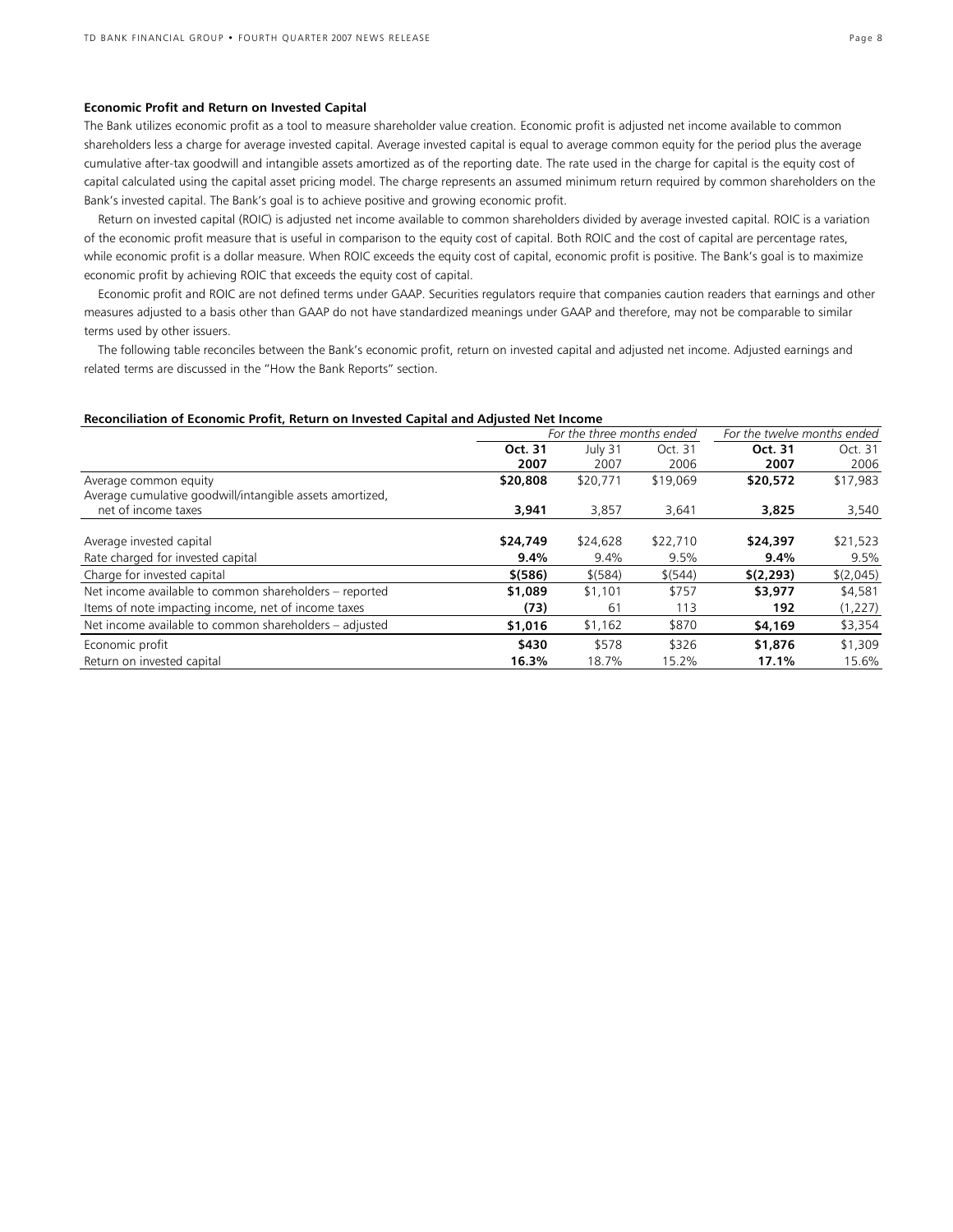#### **HOW OUR BUSINESSES PERFORMED**

For management reporting purposes, the Bank's operations and activities are organized around the following operating business segments: Canadian Personal and Commercial Banking, Wealth Management, including TD Ameritrade, U.S. Personal and Commercial Banking, and Wholesale Banking. The Bank's other activities are grouped into the Corporate segment. Results of each business segment reflect revenue, expenses, assets and liabilities generated by the business in that segment. The Bank measures and evaluates the performance of each segment based on adjusted results where applicable, and for those segments the Bank notes that the measure is adjusted. Amortization of intangible expense is included in the Corporate segment. Accordingly, net income for the operating business segments is presented before amortization of intangibles, as well as any other items of note not attributed to the operating segments. For further details, see the "How the Bank Reports" section on page 5, the "Business Focus" section in the 2007 Management's Discussion and Analysis and Note 27 to the 2007 audited Consolidated Financial Statements. For information concerning the Bank's measures of economic profit and return on invested capital, which are non-GAAP measures, see page 8. Segmented information also appears in Appendix A on page 16.

 Net interest income within Wholesale Banking is disclosed on a taxable equivalent basis (TEB), which means that the value of non-taxable or taxexempt income, including dividends, is adjusted to its equivalent before-tax value. Using TEB allows the Bank to measure income from all securities and loans consistently and makes for a more meaningful comparison of net interest income with similar institutions. The TEB adjustment reflected in the Wholesale Banking segment is eliminated in the Corporate segment. The TEB adjustment for the quarter was \$247 million, compared with \$92 million in the fourth quarter last year, and \$161 million in the prior quarter. On a full year basis, the TEB adjustment was \$664 million, compared with \$343 million in the last year.

 As noted in Note 4 to the 2007 Consolidated Financial Statements, the Bank securitizes retail loans and receivables held by Canadian Personal and Commercial Banking in transactions that are accounted for as sales. For the purpose of segmented reporting, Canadian Personal and Commercial Banking accounts for the transactions as though they are financing arrangements. Accordingly, the interest income earned on the assets sold net of the funding costs incurred by the purchaser trusts is recorded in net interest income and the provision for credit losses related to these assets is charged to provision for (reversal of) credit losses. This accounting is reversed in the Corporate segment and the gain recognized on sale which is in compliance with appropriate accounting standards together with income earned on the retained interests net of credit losses incurred are included in other income.

#### **Canadian Personal and Commercial Banking**

Canadian Personal and Commercial Banking net income for the quarter was \$572 million, an increase of \$71 million, or 14%, compared with the fourth quarter last year, and a decrease of \$25 million, or 4%, compared with the prior quarter. The annualized return on invested capital for the quarter was 27%, compared with 25% in the fourth quarter last year and 28% in the prior quarter.

 Revenue grew by \$204 million, or 10%, compared with the fourth quarter last year, primarily due to volume growth across most banking products, particularly in real-estate secured lending, credit cards and deposits. For similar reasons, revenue increased by \$51 million, or 2%, compared with the prior quarter. Margin on average earning assets decreased by 4 bps from 3.07% to 3.03% compared with both the fourth quarter last year and the prior quarter. Volatility in credit markets that began in August this year impacted margins on the prime-based products. Escalating competition in highyield saving deposit accounts continued to put pressure on margins.

 Compared with the fourth quarter last year, real-estate secured lending volume (including securitizations) grew by \$14.2 billion or 11%, personal deposit volume grew by \$3.4 billion or 3%, and consumer loan volume grew by \$1.7 billion or 8%. Business deposits volume and business loans and acceptances volume both grew by 9%. Gross originated insurance premiums grew by \$43 million or 7%. As at August 31, 2007, personal deposit market share was 20.9%, down 56 bps compared with last year and down 17 bps compared with the prior quarter, as a result of share decrease in term deposits. Personal lending market share was 19.9%, down 10 bps compared with last year and down 12 bps compared with the prior quarter. Small business lending (credit limits of less than \$250,000) market share as at June 30, 2007 was 18.0%, up 44 bps compared with last year, and down 20 bps compared with the prior quarter. Credit card market share, for the month of August 2007, measured by the average outstanding balance, was 8.4%, up 35 bps compared with last year and down 1bp from the prior quarter.

 Provision for credit losses for the quarter increased by \$44 million, or 33%, compared with the fourth quarter last year and by \$25 million, or 17%, compared with the prior quarter. Personal banking provision for credit losses of \$168 million was \$54 million, or 47% higher than the fourth quarter last year and \$21 million, or 14% higher quarter over quarter, primarily due to higher personal lending and credit card volumes and changes in credit granting criteria. Business banking provision for credit losses was \$8 million for the quarter, a decrease of \$10 million, or 56%, from the fourth quarter last year and an increase of \$4 million from the prior quarter. Annualized provision for credit losses as a percentage of credit volume was 0.37%, an increase of 6 bps compared with the fourth quarter last year and 4 bps compared with the prior quarter, primarily due to higher personal lending and credit card volumes.

 Non-interest expenses increased by \$46 million, or 4%, compared with the fourth quarter last year, primarily due to higher employee compensation and investments in new branches. Non-interest expenses increased by \$64 million, or 6%, compared with the prior quarter, mainly due to higher expenses related to the preparation for longer branch hours starting November 1, 2007 as well as new branches, and business volume growth. The full time equivalent (FTE) staffing levels increased by 1,326, or 4%, compared with the fourth quarter last year, primarily due to the addition of sales and service personnel in branches and call centres, including the support for the launch of longer branch hours, as well as continued growth in the commercial and insurance businesses. FTE staffing levels increased by 511, or 2%, compared with the prior quarter, primarily due to the addition of sales and service personnel in branches and call centres. The efficiency ratio for the current quarter was 51.8%, compared with 54.8% in the fourth quarter last year and 50.0% in the prior quarter.

 The outlook for revenue growth is expected to moderate in 2008 as volume growth slows in the credit cards business and margins continue to be vulnerable to volatility in the credit markets. Volume growth is susceptible to a U.S.-led economic downturn. Revenue growth will benefit from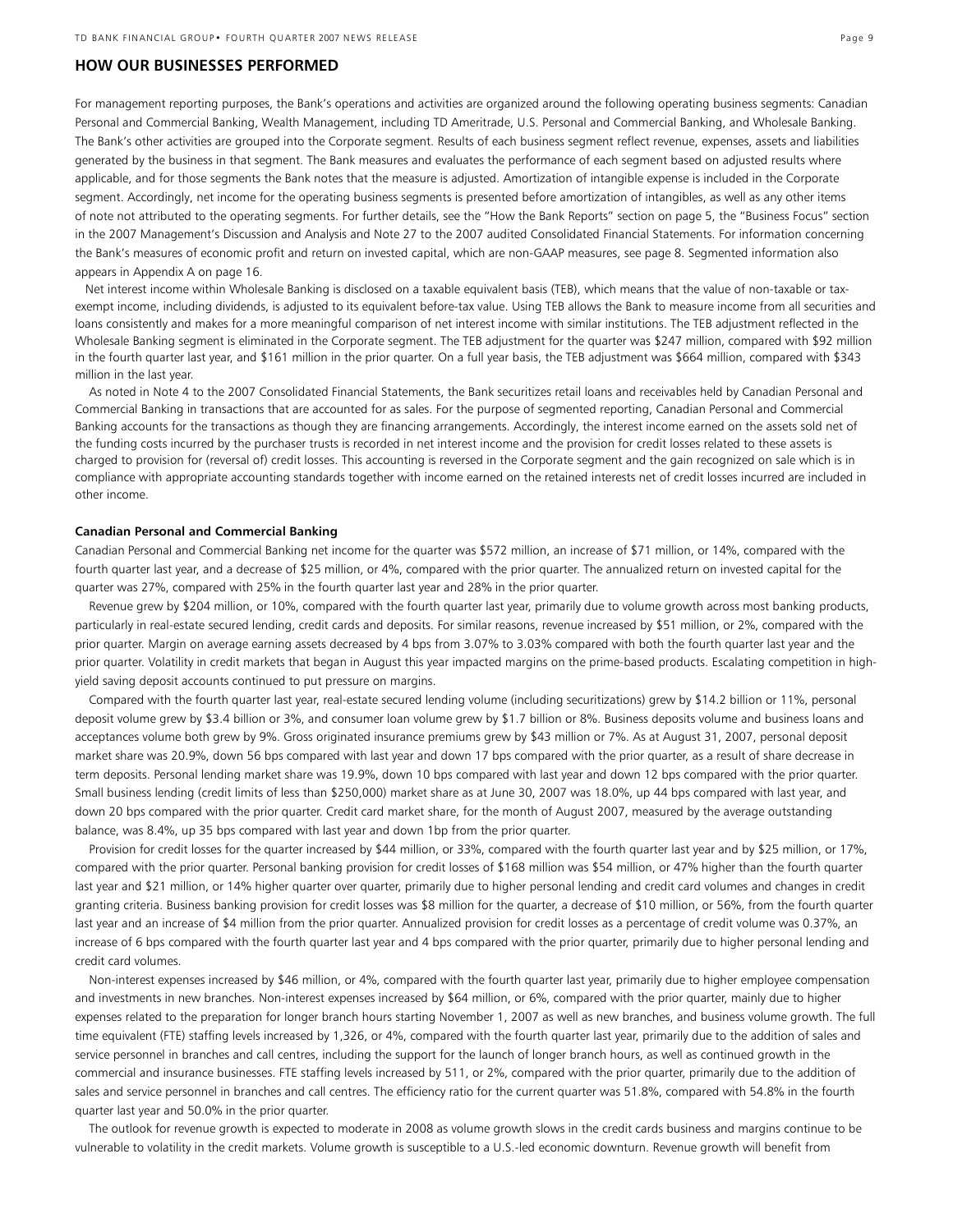increasing our leadership position in branch hours and new branch and marketing investments, as well as improved customer cross-sell and productivity improvements. PCL rates as a function of loan volumes are expected to reflect evolving conditions in the Canadian economy. Expense growth will be slightly higher relative to last year due to investments in new branches, longer hours and systems and infrastructure to maintain momentum in revenue growth.

#### **Wealth Management**

Wealth Management's net income for the quarter was \$194 million, an increase of \$46 million, or 31%, compared with the fourth quarter last year, and an increase of \$9 million, or 5%, compared with the prior quarter. The Bank's investment in TD Ameritrade generated net income of \$75 million, an increase of \$22 million, or 42%, compared with the fourth quarter last year, and an increase of \$16 million, or 27% compared with the prior quarter. The annualized return on invested capital increased to 19.8%, compared with 15.8% in the fourth quarter last year and increased by 1.2% from the prior quarter.

Revenue grew by \$77 million, or 15%, compared with the fourth quarter last year, primarily due to a combination of higher transaction volumes in discount and full service brokerage, higher net interest and fee-based income and strong growth in client assets. Commissions in the discount brokerage business were negatively impacted by a decline in commission per trade as a result of price reductions in the active trader and affluent household segments, though this was substantially offset by increased trade volumes. Revenue decreased by \$6 million, or 1%, compared with the prior quarter, primarily due to lower volumes in mutual fund and advice-based businesses as a result of market volatility. Revenue was positively impacted by a new fixed administration fee in TD Asset Management (TDAM) for certain funds. Effective January 1, 2007, TDAM began absorbing the operating expenses of certain funds in return for a fixed administration fee. Previously, the operating costs were borne by the individual funds. This had the impact of increasing both revenue and expenses. Non-interest expenses increased by \$42 million, or 12%, compared with the fourth quarter last year, primarily due to higher volume-related payments to sellers of the Bank's mutual funds, higher sales force compensation in advice-based businesses driven by increased revenues, and continued investment in client-facing advisors and related support staff. Non-interest expenses increased slightly by \$4 million, or 1%, compared with the prior quarter. The efficiency ratio for the current quarter was 68.7%, compared with 70.8% in the fourth quarter last year and 67.3% in the prior quarter.

Assets under management of \$160 billion at October 31, 2007 increased \$9 billion, or 6%, from October 31, 2006, due to market appreciation and the addition of net new client assets. Assets under administration totalled \$185 billion at the end of the quarter, increasing \$24 billion, or 15%, from October 31, 2006 due to market appreciation and the addition of net new client assets.

TD Ameritrade reported record earnings of US\$200 million for its quarter ended September 30, 2007 on average client trades per day of 278,000 and client assets of US\$302.7 billion, up 15.7% or US\$41 billion from last year.

While volatility in the capital markets may impact short term results, the outlook remains favourable and growth in assets, advisors and earnings is expected to continue.

|                                    | For the three months ended |         |         | For the twelve months ended |         |  |
|------------------------------------|----------------------------|---------|---------|-----------------------------|---------|--|
|                                    | Oct. 31                    | July 31 | Oct. 31 | Oct. 31                     | Oct. 31 |  |
| (millions of Canadian dollars)     | 2007                       | 2007    | 2006    | 2007                        | 2006    |  |
| Canadian Wealth                    | \$119                      | \$126   | \$95    | \$501                       | \$410   |  |
| TD Ameritrade/TD Waterhouse U.S.A. | 75                         | 59      | 53      | 261                         | 180     |  |
| Net income                         | \$194                      | \$185   | \$148   | \$762                       | \$590   |  |

#### **U.S. Personal and Commercial Banking**

Wealth Management

U.S. Personal and Commercial Banking's reported net income for the fourth quarter was \$124 million and the annualized return on invested capital was 5.1%. Net income increased by \$61 million from the fourth quarter of 2006 and by \$15 million from the prior quarter. Much of the increase in net income relates to an increased ownership percentage in TD Banknorth from the privatization transaction that was completed in April 2007. The average ownership percentage increased from 57% in the fourth quarter of last year and 91% in the prior quarter to 100% in the current quarter. In addition, since April 2007, the segment includes the banking operations of TD Bank USA which provides banking services to customers of TD Ameritrade (prior periods have not been restated to include the results of TD Bank USA as they were not significant).

 Revenue declined by \$3 million, or 1% from the fourth quarter of last year, and declined by \$8 million, or 2%, compared with the prior quarter, primarily due to a stronger Canadian dollar. Revenue in U.S. dollars increased by 6% from the fourth quarter of last year and by 3% over the prior quarter. Margin on average earning assets was largely unchanged compared with the fourth quarter last year, and increased 14 bps compared with the prior quarter. Net interest income remained under pressure from a flat yield curve and continued strong competition for deposits and high quality loans.

 Provision for credit losses for the quarter increased by \$20 million, compared with the fourth quarter last year, and by \$2 million from the prior quarter. The increased provision for credit losses compared with the fourth quarter last year was primarily due to higher levels of impaired loans. Net impaired loans increased by \$99 million, up from \$101 million in the fourth quarter last year, which was a historically low level, primarily due to a slowdown in the residential real-estate construction market. Net impaired loans were essentially flat with the prior quarter. Net impaired loans as a percentage of total loans and leases were 0.76%, compared with 0.35% as at the end of last year, and unchanged from the end of the prior quarter.

 Non-interest expenses declined by \$31 million, or 11%, compared with the fourth quarter last year, primarily due to cost control initiatives and a stronger Canadian dollar. Non-interest expenses declined \$12 million, or 4%, compared with the prior quarter due entirely to a stronger Canadian dollar. The average FTE staffing levels declined by 875 compared with the fourth quarter last year and by 249 from the prior quarter, primarily due to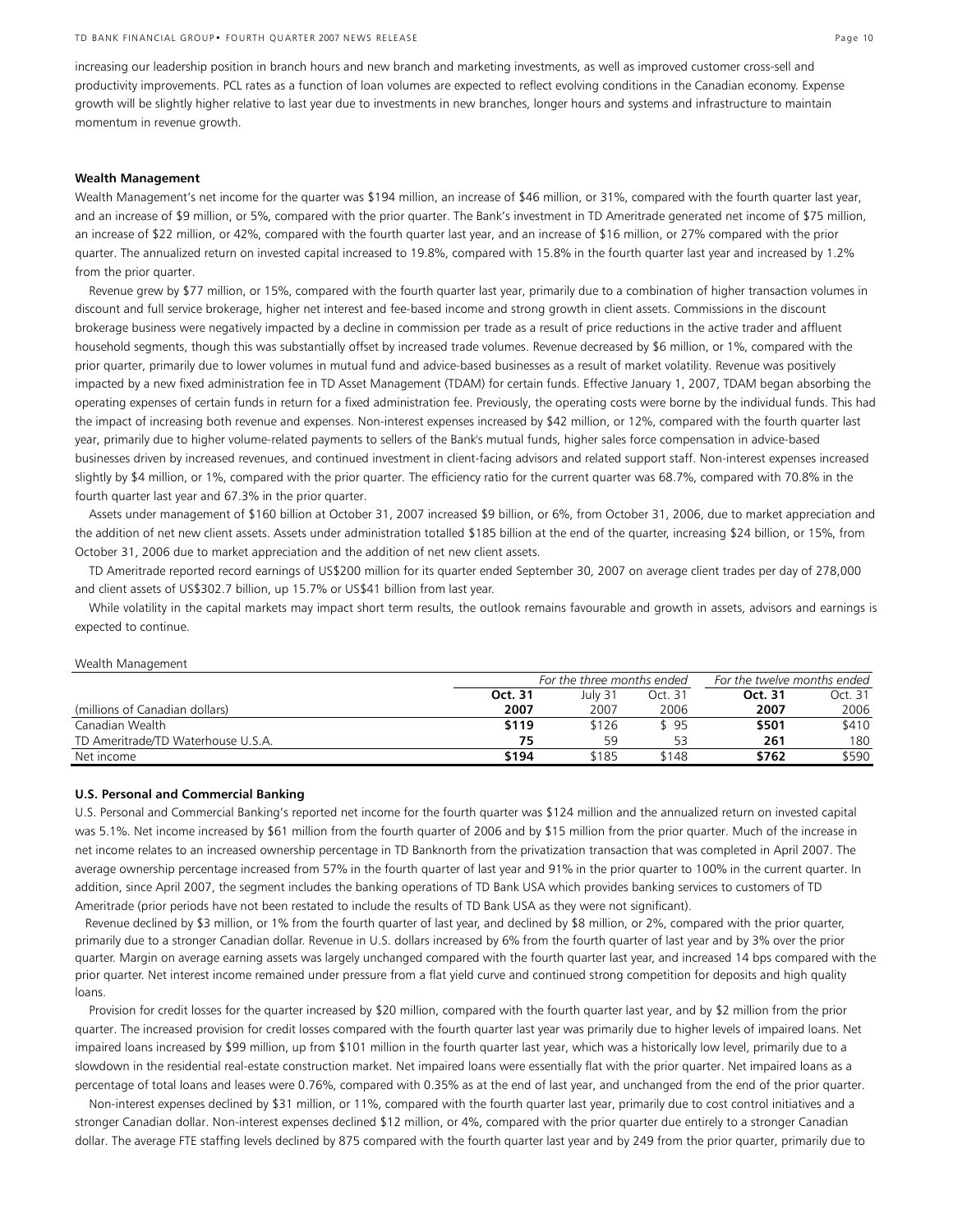staff reductions related to improved business processes and branch closings. The efficiency ratio improved to 55.4%, compared with 61.5% in the fourth quarter last year, and 56.9% in the prior quarter.

 While the banking environment in the U.S. is expected to remain challenging, and there is uncertainty as to the continuing effects of the ongoing market issues related to subprime real estate lending, it is expected that the contribution of U.S. Personal and Commercial Banking should continue to increase modestly due to organic growth.

#### **Wholesale Banking**

Wholesale Banking reported net income for the quarter of \$157 million, an increase of \$11 million, or 8%, compared with the fourth quarter of last year, and a decrease of \$96 million, or 38%, compared with the prior quarter. The annualized return on invested capital was 21% in the current quarter, compared with 24% in the fourth quarter last year and 37% in the prior quarter.

 Wholesale Banking revenue was derived primarily from capital markets, investing and corporate lending activities. Revenue for the quarter was \$525 million, compared with \$493 million in the fourth quarter last year and \$692 million in the prior quarter. The capital markets businesses generate revenue from advisory, underwriting, trading, facilitation and execution services. Capital markets revenue increased from the fourth quarter last year due to stronger non-taxable transaction revenue in equity trading and stronger foreign exchange trading, due primarily to volatility in currency markets. These increases were partially offset by weaker credit trading due to volatility in the credit markets and a breakdown in traditional pricing relationships between corporate bonds and credit default swaps (CDS) during the quarter. Capital markets revenue decreased from the prior quarter, primarily due to weaker credit trading and lower underwriting and advisory revenue. The equity investment portfolio delivered lower security gains this quarter compared with the fourth quarter last year and the prior quarter. Corporate lending revenue was flat compared with the fourth quarter last year and was lower than the prior quarter.

 Provision for credit losses is comprised of allowances for credit losses and accrual costs for credit protection. Provision for credit losses was \$4 million in the quarter, compared with \$13 million in the fourth quarter of last year and \$8 million in the prior quarter. The provision for the quarter includes the cost of credit protection and \$9 million in recoveries. The prior quarter included the cost of credit protection and \$3 million in recoveries.

 Wholesale Banking continues to proactively manage its credit risk and currently holds \$2.6 billion in notional CDS protection, a decrease of \$0.3 billion from the fourth quarter last year, and a decrease of \$0.2 billion from the prior quarter. The decrease is due primarily to the strengthening of the Canadian dollar relative to the U.S. dollar, as most of the protection is denominated in U.S. currency.

 Expenses for the quarter were \$274 million, a decrease of \$19 million, or 6%, compared with the fourth quarter last year, due primarily to lower severance and variable compensation. Expenses decreased \$52 million, or 16%, from the prior quarter due to lower variable compensation. The efficiency ratio for the current quarter was 52%, compared with 59% in the fourth quarter last year and 47% in the prior quarter.

 Overall the Wholesale Bank had a solid quarter. Increased volatility and reduced liquidity in the capital markets experienced in the fourth quarter is expected to continue into 2008 and may result in reduced levels of capital markets activity, but it may also present additional trading opportunities. For 2008, key priorities remain: solidifying our position as a top three dealer in Canada, seeking opportunities to grow proprietary trading in scalable and liquid markets, maintaining a superior rate of return on invested capital and enhancing the efficiency ratio through improved cost control.

#### **Corporate**

Corporate segment reported a net income of \$47 million for the quarter, compared with a net loss of \$96 million in the same quarter of last year and a net loss of \$41 million in the prior quarter. The adjusted net loss for the quarter was \$26 million, compared with an adjusted net income of \$17 million in the same quarter last year and \$20 million in the prior quarter.

 Compared with last year on an adjusted basis, the net loss was driven by lower securitization gains, a decrease in earnings on capital, lower gains on investments and the benefit of interest on income tax refunds in the prior year. The prior quarter benefited from favourable tax items and the gain on sale of TD Ameritrade shares.

 Adjusted net loss for the current quarter excluded a gain of \$163 million (\$135 million after tax) related to the estimated value of the shares the Bank received in Visa Inc. in exchange for its membership interest in Visa Canada Association as part of the global restructuring of Visa, and a general allowance release of \$60 million (\$39 million after tax) based on revised loss rate factors, utilizing internal experience in alignment with Basel II methodology. Losses in excess of accrued costs for the period in CDS hedging the corporate loan book were \$9 million (\$6 million after tax) lower than the prior year, while amortization of intangible assets increased \$18 million (\$12 million after tax). Adjusted prior year results also excluded an \$18 million after tax expense relating to the initial set up of the specific allowance for credit card and overdraft loans that resulted from a change in the provisioning methodology applied by the Bank.

 Compared with the prior quarter, amortization of intangibles increased \$12 million (\$8 million after tax) and the gain in excess of accrued costs in CDS hedging the corporate loan book declined \$49 million (\$32 million after tax).

## **BASIS OF PREPARATION OF FINANCIAL STATEMENTS**

The Bank's unaudited consolidated financial results, as presented on pages 12 to 16 of this News Release, have been prepared in accordance with GAAP. However, certain additional disclosures required by GAAP have not been presented in this document. These consolidated financial results should be read in conjunction with the Bank's audited consolidated financial statements for the year ended October 31, 2007. The accounting policies used in the preparation of these consolidated financial results are consistent with those used in the Bank's October 31, 2007 audited consolidated financial statements.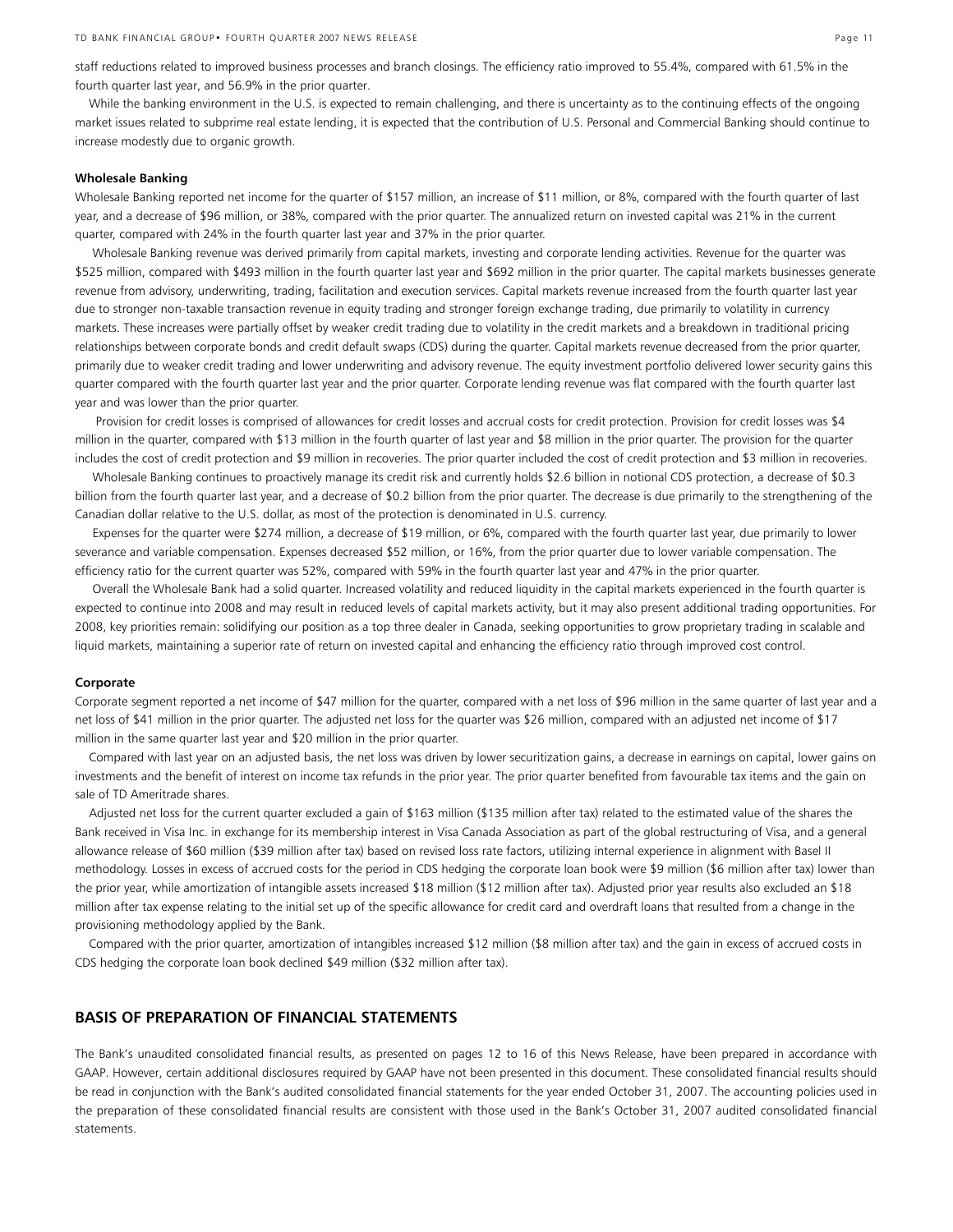## **INTERIM CONSOLIDATED FINANCIAL STATEMENTS** (unaudited)

## **INTERIM CONSOLIDATED BALANCE SHEET** (unaudited)

|                                                                                                          |                  | As at                |
|----------------------------------------------------------------------------------------------------------|------------------|----------------------|
|                                                                                                          | Oct. 31          | Oct. 31              |
| (millions of Canadian dollars)                                                                           | 2007             | 2006                 |
| <b>ASSETS</b>                                                                                            |                  |                      |
| Cash and due from banks                                                                                  | \$1,790          | \$2,019              |
| Interest-bearing deposits with banks                                                                     | 14,746           | 8,763                |
|                                                                                                          | 16,536           | 10,782               |
| <b>Securities</b>                                                                                        |                  |                      |
| Trading                                                                                                  | 77,637           | 77,482               |
| Designated as trading under the fair value option                                                        | 2,012            |                      |
| Available-for-sale                                                                                       | 35,650           |                      |
| Held-to-maturity                                                                                         | 7,737            |                      |
| Investment                                                                                               |                  | 46,976               |
|                                                                                                          |                  |                      |
|                                                                                                          | 123,036          | 124,458              |
| Securities purchased under reverse repurchase agreements                                                 | 27,648           | 30,961               |
| Loans                                                                                                    |                  |                      |
| Residential mortgages                                                                                    | 58,485           | 53,425               |
| Consumer instalment and other personal                                                                   | 67,532           | 63,130               |
| Credit card                                                                                              | 5,700            | 4,856                |
| Business and government                                                                                  | 44,258           | 40,514               |
| Business and government designated as trading under the fair value option                                | 1,235            |                      |
|                                                                                                          | 177,210          | 161,925              |
| Allowance for credit losses                                                                              | (1, 295)         | (1, 317)             |
| Loans, net of allowance for credit losses                                                                | 175,915          | 160,608              |
| Other                                                                                                    |                  |                      |
| Customers' liability under acceptances                                                                   | 9,279            | 8,676                |
| Investment in TD Ameritrade                                                                              | 4,515            | 4,379                |
| Trading derivatives                                                                                      | 36,052           | 27,845               |
| Goodwill                                                                                                 |                  |                      |
|                                                                                                          | 7,918            | 7,396                |
| Other intangibles                                                                                        | 2,104            | 1,946                |
| Land, buildings and equipment                                                                            | 1,822            | 1,862                |
| Other assets                                                                                             | 17,299           | 14,001               |
|                                                                                                          | 78,989           | 66,105               |
| <b>Total assets</b>                                                                                      | \$422,124        | \$392,914            |
|                                                                                                          |                  |                      |
| <b>LIABILITIES</b>                                                                                       |                  |                      |
| <b>Deposits</b>                                                                                          |                  |                      |
| Personal                                                                                                 | \$147,561        | \$146,636            |
| Banks                                                                                                    | 10,162           | 14,186               |
| Business and government                                                                                  | 73,322           | 100,085              |
| Trading                                                                                                  | 45,348           |                      |
|                                                                                                          | 276,393          | 260,907              |
| Other                                                                                                    |                  |                      |
| Acceptances                                                                                              | 9,279            | 8,676                |
| Obligations related to securities sold short                                                             | 24,195           | 27,113               |
| Obligations related to securities sold under repurchase agreements                                       | 16,574           | 18,655               |
| Trading derivatives                                                                                      | 39,028           | 29,337               |
| Other liabilities                                                                                        | 23,829           | 17,461               |
|                                                                                                          |                  | $\overline{101,}242$ |
|                                                                                                          | 112,905<br>9.449 |                      |
| Subordinated notes and debentures                                                                        |                  | 6,900                |
| Liabilities for preferred shares and capital trust securities                                            | 1,449            | 1,794                |
| Non-controlling interests in subsidiaries                                                                | 524              | 2.439                |
|                                                                                                          |                  |                      |
| <b>SHAREHOLDERS' EQUITY</b>                                                                              |                  |                      |
| Common shares (millions of shares issued and outstanding: Oct. 31, 2007 - 717.8; Oct. 31, 2006 - 717.4)  | 6,577            | 6,334                |
| Preferred shares (millions of shares issued and outstanding: Oct. 31, 2007 - 17.0; Oct. 31, 2006 - 17.0) | 425              | 425                  |
| Contributed surplus                                                                                      | 119              | 66                   |
| Retained earnings                                                                                        | 15,954           | 13,725               |
| Accumulated other comprehensive income                                                                   | (1,671)          | (918)                |
|                                                                                                          | 21,404           | 19,632               |
| Total liabilities and shareholders' equity                                                               | \$422,124        | \$392,914            |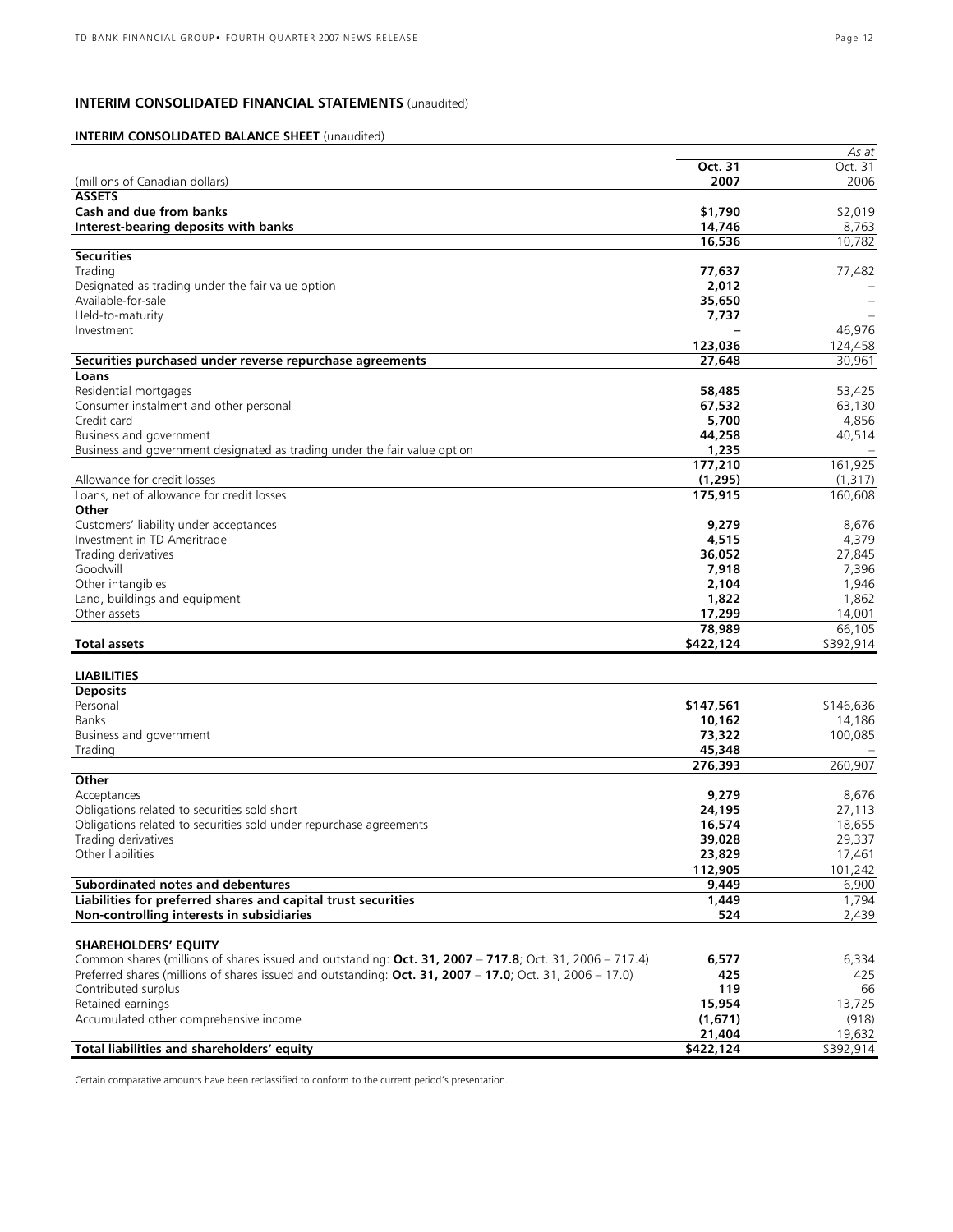## **INTERIM CONSOLIDATED STATEMENT OF INCOME** (unaudited)

|                                                                                     | For the three months ended |         | For the twelve months ended |          |
|-------------------------------------------------------------------------------------|----------------------------|---------|-----------------------------|----------|
|                                                                                     | Oct. 31                    | Oct. 31 | Oct. 31                     | Oct. 31  |
| (millions of Canadian dollars)                                                      | 2007                       | 2006    | 2007                        | 2006     |
| Interest income                                                                     |                            |         |                             |          |
| Loans                                                                               | \$3,310                    | \$3,004 | \$12,729                    | \$10,832 |
| Securities                                                                          |                            |         |                             |          |
| <b>Dividends</b>                                                                    | 256                        | 232     | 928                         | 837      |
| Interest                                                                            | 983                        | 920     | 3,838                       | 3,598    |
| Deposits with banks                                                                 | 152                        | 74      | 357                         | 302      |
|                                                                                     | 4,701                      | 4,230   | 17,852                      | 15,569   |
| Interest expense                                                                    |                            |         |                             |          |
|                                                                                     | 2,223                      | 1,957   | 8,247                       | 7,081    |
| Deposits                                                                            |                            |         |                             |          |
| Subordinated notes and debentures                                                   | 127                        | 96      | 484                         | 388      |
| Preferred shares and capital trust securities                                       | 28                         | 31      | 109                         | 126      |
| Other liabilities                                                                   | 515                        | 432     | 2,088                       | 1,603    |
|                                                                                     | 2,893                      | 2,516   | 10,928                      | 9,198    |
| Net interest income                                                                 | 1,808                      | 1,714   | 6,924                       | 6,371    |
| Other income                                                                        |                            |         |                             |          |
| Investment and securities services                                                  | 574                        | 521     | 2,400                       | 2,259    |
| Credit fees                                                                         | 112                        | 110     | 420                         | 371      |
| Net securities gains                                                                | 60                         | 87      | 326                         | 305      |
| Trading income                                                                      | (52)                       | 98      | 591                         | 797      |
| Income (loss) from financial instruments designated as trading under the fair value |                            |         |                             |          |
| option                                                                              | 36                         |         | (55)                        |          |
| Service charges                                                                     | 263                        | 246     | 1,019                       | 937      |
| Loan securitizations                                                                | 80                         | 97      | 397                         | 346      |
| Card services                                                                       | 120                        |         | 457                         |          |
|                                                                                     |                            | 113     |                             | 383      |
| Insurance, net of claims                                                            | 243                        | 214     | 1,005                       | 896      |
| Trust fees                                                                          | 31                         | 31      | 133                         | 130      |
| Other                                                                               | 275                        | 87      | 664                         | 397      |
|                                                                                     | 1,742                      | 1,604   | 7,357                       | 6,821    |
| <b>Total revenues</b>                                                               | 3,550                      | 3,318   | 14,281                      | 13,192   |
| <b>Provision for credit losses</b>                                                  | 139                        | 170     | 645                         | 409      |
| Non-interest expenses                                                               |                            |         |                             |          |
| Salaries and employee benefits                                                      | 1,119                      | 1,116   | 4,606                       | 4,485    |
| Occupancy, including depreciation                                                   | 188                        | 187     | 736                         | 701      |
| Equipment, including depreciation                                                   | 167                        | 164     | 614                         | 599      |
| Amortization of other intangibles                                                   | 138                        | 126     | 499                         | 505      |
|                                                                                     |                            |         | 67                          | 50       |
| Restructuring costs                                                                 |                            |         |                             |          |
| Marketing and business development                                                  | 115                        | 114     | 445                         | 470      |
| Brokerage-related fees                                                              | 61                         | 51      | 233                         | 222      |
| Professional and advisory services                                                  | 135                        | 149     | 488                         | 540      |
| Communications                                                                      | 49                         | 54      | 193                         | 201      |
| Other                                                                               | 269                        | 250     | 1,094                       | 1,042    |
|                                                                                     | 2,241                      | 2,211   | 8,975                       | 8,815    |
| Dilution gain, net                                                                  |                            |         | -                           | 1,559    |
| Income before provision for income taxes, non-controlling interests in              |                            |         |                             |          |
| subsidiaries and equity in net income of an associated company                      | 1,170                      | 937     | 4,661                       | 5,527    |
| Provision for income taxes                                                          | 153                        | 175     | 853                         | 874      |
| Non-controlling interests in subsidiaries, net of income taxes                      | 8                          | 48      | 95                          | 184      |
|                                                                                     | 85                         | 48      |                             |          |
| Equity in net income of an associated company, net of income taxes                  |                            |         | 284                         | 134      |
| Net income                                                                          | 1,094                      | 762     | 3,997                       | 4,603    |
| <b>Preferred dividends</b>                                                          | 5                          | 5       | 20                          | 22       |
| Net income available to common shareholders                                         | \$1,089                    | \$757   | \$3,977                     | \$4,581  |
| Average number of common shares outstanding (millions)                              |                            |         |                             |          |
| Basic                                                                               | 717.3                      | 719.7   | 718.6                       | 716.8    |
| Diluted                                                                             | 724.4                      | 726.0   | 725.5                       | 723.0    |
| <b>Earnings per share</b> (in dollars)                                              |                            |         |                             |          |
| Basic                                                                               | \$1.52                     | \$1.05  | \$5.53                      | \$6.39   |
| Diluted                                                                             | 1.50                       | 1.04    | 5.48                        | 6.34     |
|                                                                                     |                            |         |                             |          |
| Dividends per share (in dollars)                                                    | 0.57                       | 0.48    | 2.11                        | 1.78     |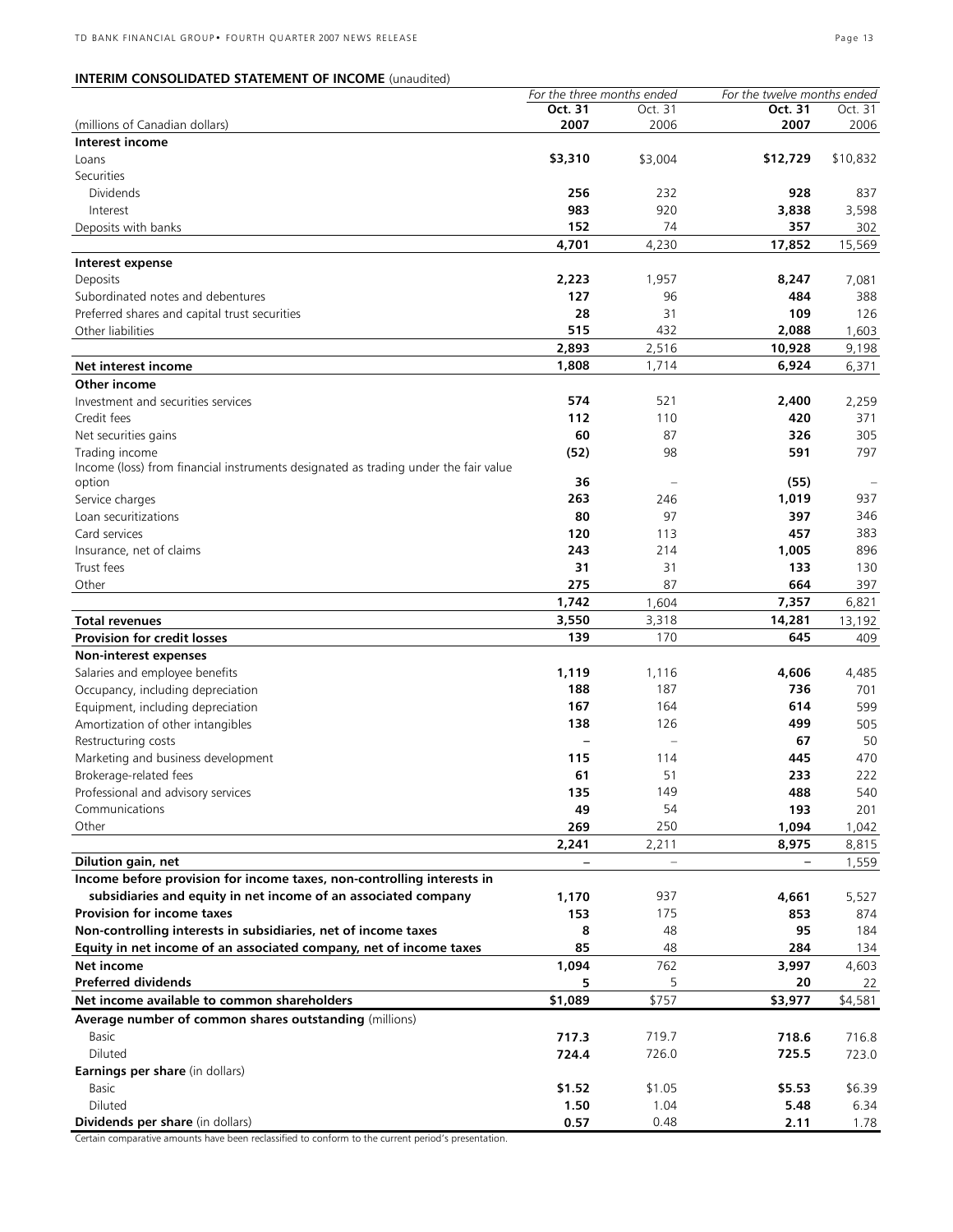|                                                                      | For the twelve months ended |             |
|----------------------------------------------------------------------|-----------------------------|-------------|
|                                                                      | Oct. 31                     | Oct. 31     |
| (millions of Canadian dollars)                                       | 2007                        | 2006        |
| <b>Common shares</b>                                                 |                             |             |
| Balance at beginning of year                                         | \$6,334                     | \$5,872     |
| Proceeds from shares issued on exercise of options                   | 173                         | 119         |
| Shares issued as a result of dividend reinvestment plan              | 85                          | 328         |
| Impact of shares sold (acquired) in Wholesale Banking                | 30                          | (20)        |
| Repurchase of common shares                                          | (45)                        | (35)        |
| Issued on acquisition of VFC                                         |                             | 70          |
| Balance at end of year                                               | 6,577                       | 6,334       |
| <b>Preferred shares</b>                                              |                             |             |
| Balance at beginning of year                                         | 425                         |             |
| Share issues                                                         |                             | 425         |
| Balance at end of year                                               | 425                         | 425         |
| <b>Contributed surplus</b>                                           |                             |             |
| Balance at beginning of year                                         | 66                          | 40          |
| Stock options                                                        | 1                           | 26          |
| Conversion of TD Banknorth options on privatization                  | 52                          |             |
| Balance at end of year                                               | 119                         | 66          |
| <b>Retained earnings</b>                                             |                             |             |
| Balance at beginning of year                                         | 13,725                      | 10,650      |
| Transition adjustment on adoption of Financial Instruments standards | 80                          |             |
| Net income                                                           | 3,997                       | 4,603       |
| Common dividends                                                     | (1, 517)                    | (1,278)     |
| Preferred dividends                                                  | (20)                        | (22)        |
| Premium paid on repurchase of common shares                          | (311)                       | (229)       |
| Other                                                                |                             | $\mathbf 1$ |
| Balance at end of year                                               | 15,954                      | 13,725      |
| Accumulated other comprehensive income, net of income taxes          |                             |             |
| Balance at beginning of year                                         | (918)                       | (696)       |
| Transition adjustment on adoption of Financial Instrument standards  | 426                         |             |
| Other comprehensive income for the period                            | (1, 179)                    | (222)       |
| Balance at end of year                                               | (1,671)                     | (918)       |
| Total shareholders' equity                                           | \$21,404                    | \$19,632    |

## **INTERIM CONSOLIDATED STATEMENT OF COMPREHENSIVE INCOME** (unaudited)

|                                                                                                                               | For the three months ended |         | For the twelve months ended |         |
|-------------------------------------------------------------------------------------------------------------------------------|----------------------------|---------|-----------------------------|---------|
|                                                                                                                               | Oct. 31                    | Oct. 31 | Oct. 31                     | Oct. 31 |
| (millions of Canadian dollars)                                                                                                | 2007                       | 2006    | 2007                        | 2006    |
| Net income                                                                                                                    | \$1,094                    | \$762   | \$3,997                     | \$4,603 |
| Other comprehensive income (loss), net of income taxes                                                                        |                            |         |                             |         |
| Change in unrealized gains and (losses) on available-for-sale securities,<br>net of hedging activities <sup>1</sup>           | 235                        |         | 159                         |         |
| Reclassification to earnings in respect of available-for-sale securities <sup>2</sup>                                         | (17)                       |         | (53)                        |         |
| Change in foreign currency translation gains and (losses) on investments<br>in subsidiaries, net of hedging activities $3, 4$ | (604)                      | 33      | (1, 155)                    | (222)   |
| Change in gains and (losses) on derivative instruments designated as<br>cash flow hedges <sup>5</sup>                         | 140                        |         | (170)                       |         |
| Reclassification to earnings of losses on cash flow hedges <sup>6</sup>                                                       | 18                         |         | 40                          |         |
| Other comprehensive income for the period                                                                                     | (228)                      | 33      | (1, 179)                    | (222)   |
| Comprehensive income for the period                                                                                           | \$866                      | \$795   | \$2,818                     | \$4,381 |

1 Net of income tax expense of \$128 million and \$94 million for the three and twelve months ended Oct. 31, 2007 respectively.

2 Net of income tax expense of \$8 million and \$32 million for the three and twelve months ended Oct. 31, 2007 respectively.

<sup>3</sup> Net of income tax expense of \$640 million for the three months ended Oct. 31, 2007 (three months ended Oct. 31, 2006 – tax expense of \$35 million). Net of income tax expense of

\$909 million for the twelve months ended Oct. 31, 2007 (twelve months ended Oct. 31, 2006 - \$209 million).<br><sup>4</sup> Includes \$1,304 million of after-tax gains for the three months ended Oct. 31, 2006 – \$01 million of after-tax after-tax gains) arising from hedges of the Bank's investment in foreign operations.

Figure take gams ansign our neurges or the banks investment in overgin operations.<br><sup>5</sup> Net of income tax expense of \$64 million and tax benefit of \$91 million for the three and twelve months ended Oct. 31, 2007 respectivel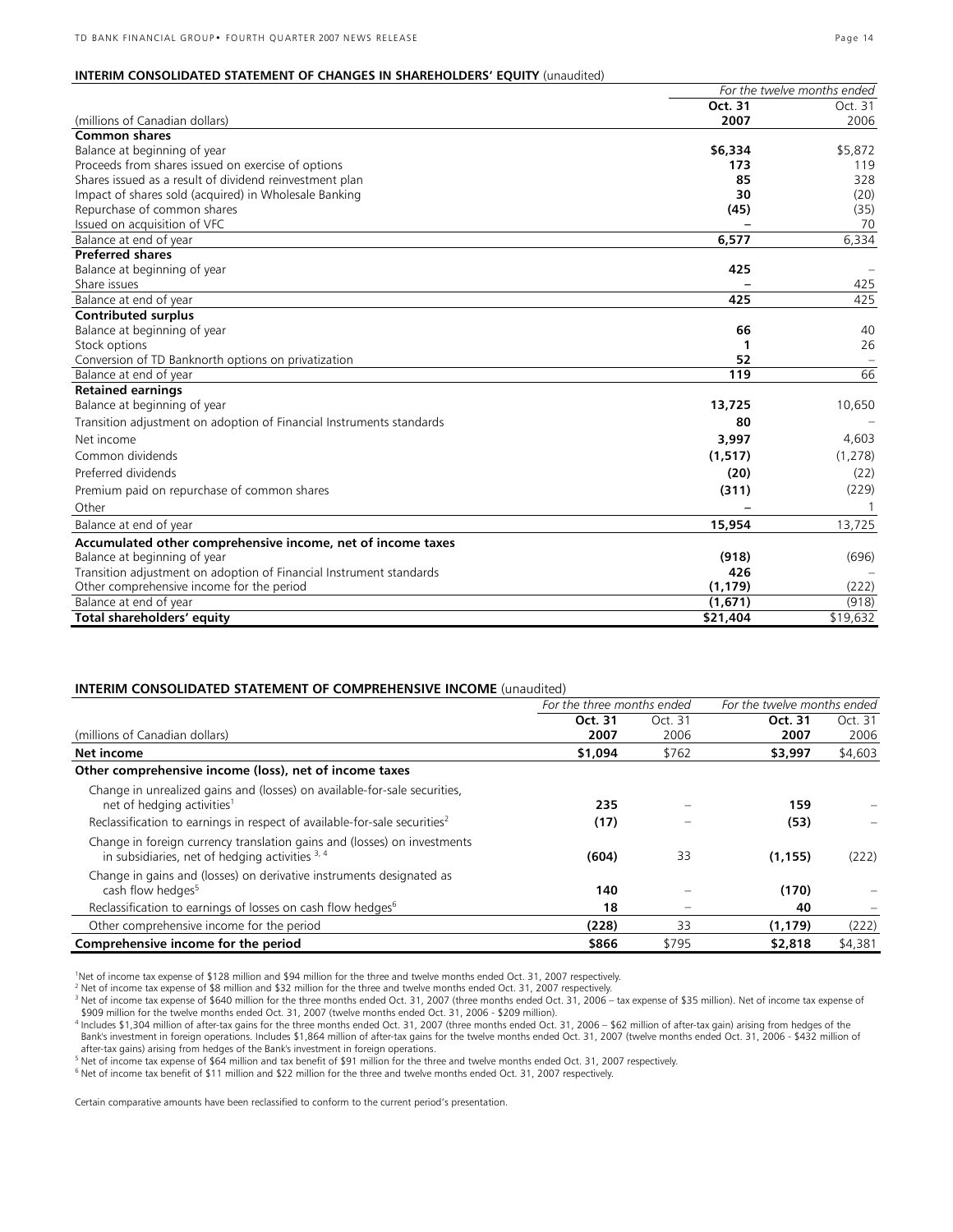|                                                                                          | For the three months    |                      |                          |            |  | For the twelve months |
|------------------------------------------------------------------------------------------|-------------------------|----------------------|--------------------------|------------|--|-----------------------|
|                                                                                          |                         | ended                |                          | ended      |  |                       |
|                                                                                          | Oct. 31                 | Oct. 31              | Oct. 31                  | Oct. 31    |  |                       |
| (millions of Canadian dollars)                                                           | 2007                    | 2006                 | 2007                     | 2006       |  |                       |
| Cash flows from (used in) operating activities                                           |                         |                      |                          |            |  |                       |
| Net income                                                                               | \$1,094                 | \$762                | \$3,997                  | \$4,603    |  |                       |
| Adjustments to determine net cash from (used in) operating activities:                   |                         |                      |                          |            |  |                       |
| Provision for credit losses                                                              | 139                     | 170                  | 645                      | 409        |  |                       |
| Restructuring costs                                                                      |                         |                      | 67                       | 50         |  |                       |
| Depreciation                                                                             | 100                     | 98                   | 362                      | 343        |  |                       |
| Amortization of other intangibles                                                        | 138                     | 126                  | 499                      | 505        |  |                       |
| Stock options                                                                            | 1                       | 10                   | 53                       | 26         |  |                       |
| Dilution gain, net                                                                       | $\overline{a}$          |                      | $\overline{\phantom{0}}$ | (1, 559)   |  |                       |
| Net securities gains                                                                     | (60)                    | (87)                 | (326)                    | (305)      |  |                       |
| Net loss (gain) on securitizations                                                       | (28)                    | (46)                 | (141)                    | (119)      |  |                       |
| Equity in net income of an associated company                                            | (85)                    | (48)                 | (284)                    | (134)      |  |                       |
| Non-controlling interests<br>Future income taxes                                         | 8                       | 48<br>(76)           | 95<br>244                | 184        |  |                       |
|                                                                                          | 148                     |                      |                          | (17)       |  |                       |
| Changes in operating assets and liabilities:<br>Current income taxes payable             | 376                     | (14)                 | 558                      | 88         |  |                       |
| Interest receivable and payable                                                          | 101                     | 54                   | (296)                    | (146)      |  |                       |
| Trading securities                                                                       | (4,958)                 | (3,749)              | (2, 167)                 | (11.707)   |  |                       |
| Unrealized (gains) losses and amounts receivable on derivative contracts                 | (6, 532)                | 4,463                | (8, 207)                 | 5,806      |  |                       |
| Unrealized losses and amounts payable on derivative contracts                            | 9,969                   | (4,043)              | 9,691                    | (4, 161)   |  |                       |
| Other                                                                                    | 384                     | 2,831                | (736)                    | (252)      |  |                       |
| Net cash from (used in) operating activities                                             | 795                     | 499                  | 4,054                    | (6,386)    |  |                       |
| Cash flows from (used in) financing activities                                           |                         |                      |                          |            |  |                       |
| Change in deposits                                                                       | 8,657                   | 5,120                | 14,154                   | 9,246      |  |                       |
| Securities sold under repurchase agreements                                              | 416                     | (776)                | (2,081)                  | 6,665      |  |                       |
| Securities sold short                                                                    | (2,429)                 | 2,960                | (2,918)                  | 2,707      |  |                       |
| Issue of subordinated notes and debentures                                               |                         |                      | 4,072                    | 2,341      |  |                       |
| Repayment of subordinated notes and debentures                                           | (525)                   | (28)                 | (1, 399)                 | (978)      |  |                       |
| Subordinated notes and debentures (acquired) sold in Wholesale Banking                   | 40                      | 7                    | 4                        | 8          |  |                       |
| Liability for preferred shares and capital trust securities                              | (349)                   | $\qquad \qquad -$    | (345)                    | (1)        |  |                       |
| Translation adjustment on subordinated notes and debentures issued in a foreign currency | (71)                    | 6                    | (128)                    | (45)       |  |                       |
| Common shares issued on exercise of options                                              | 41                      | 26                   | 173                      | 119        |  |                       |
| Common shares (acquired) sold in Wholesale Banking                                       | 4                       | (36)                 | 30                       | (20)       |  |                       |
| Repurchase of common shares                                                              | (16)                    | (35)                 | (45)                     | (35)       |  |                       |
| Dividends paid in cash on common shares                                                  | (386)                   | (321)                | (1, 432)                 | (950)      |  |                       |
| Premium paid on common shares repurchased                                                | (104)                   | (229)                | (311)                    | (229)      |  |                       |
| Issuance of preferred shares                                                             |                         |                      |                          | 425        |  |                       |
| Dividends paid on preferred shares                                                       | (5)                     | (5)                  | (20)                     | (22)       |  |                       |
| Net cash from financing activities                                                       | 5,273                   | 6,689                | 9,754                    | 19,231     |  |                       |
| Cash flows from (used in) investing activities                                           |                         |                      |                          |            |  |                       |
| Interest-bearing deposits with banks                                                     | (3,403)                 | 1,473                | (5,983)                  | 2,982      |  |                       |
| Activity in available-for-sale, held-to-maturity and investment securities:              |                         |                      |                          |            |  |                       |
|                                                                                          |                         | $(6,475)$ $(40,446)$ | (96, 846)                | (132,903)  |  |                       |
| Proceeds from maturities                                                                 | 7,262                   | 34,103               | 92,880                   | 112,962    |  |                       |
| Proceeds from sales                                                                      | 2,264                   | 2,996                | 10,372                   | 18,599     |  |                       |
| Activity in lending activities:                                                          |                         |                      |                          |            |  |                       |
| Origination and acquisitions                                                             | $(45, 412)$ $(39, 358)$ |                      | (150, 671)               | (132, 864) |  |                       |
| Proceeds from maturities                                                                 | 39,932                  | 31,737               | 122,509                  | 113,477    |  |                       |
| Proceeds from sales                                                                      | 303                     | 116                  | 5,084                    | 2,691      |  |                       |
| Proceeds from loan securitizations                                                       | 1,223                   | 5,473                | 9,937                    | 9,939      |  |                       |
| Land, buildings and equipment                                                            | (98)                    | (95)                 | (322)                    | (494)      |  |                       |
| Securities purchased under reverse repurchase agreements                                 |                         |                      |                          |            |  |                       |
|                                                                                          | (1,743)                 | (3, 107)             | 3,313                    | (4,578)    |  |                       |
| TD Banknorth share repurchase program                                                    |                         |                      |                          | (290)      |  |                       |
| Acquisitions and dispositions less cash and cash equivalents acquired                    |                         | (13)                 | (4, 139)                 | (1,980)    |  |                       |
| Net cash from (used in) investing activities                                             | (6, 147)                | (7, 121)             | (13, 866)                | (12, 459)  |  |                       |
| Effect of exchange rate changes on cash and cash equivalents                             | (117)                   | (6)                  | (171)                    | (40)       |  |                       |
| Net (decrease) increase in cash and cash equivalents                                     | (196)                   | 61                   | (229)                    | 346        |  |                       |
| Cash and cash equivalents at beginning of period                                         | 1,986                   | 1,958                | 2,019                    | 1,673      |  |                       |
| Cash and cash equivalents at end of period, represented by cash                          |                         |                      |                          |            |  |                       |
| and due from banks                                                                       | \$1,790                 | \$2,019              | \$1,790                  | \$2,019    |  |                       |
| Supplementary disclosure of cash flow information                                        |                         |                      |                          |            |  |                       |
| Amount of interest paid during the period                                                | \$2,618                 | \$2,272              | \$10,947                 | \$9,085    |  |                       |
| Amount of income taxes paid during the period                                            | 325                     | 290                  | 1,099                    | 968        |  |                       |
|                                                                                          |                         |                      |                          |            |  |                       |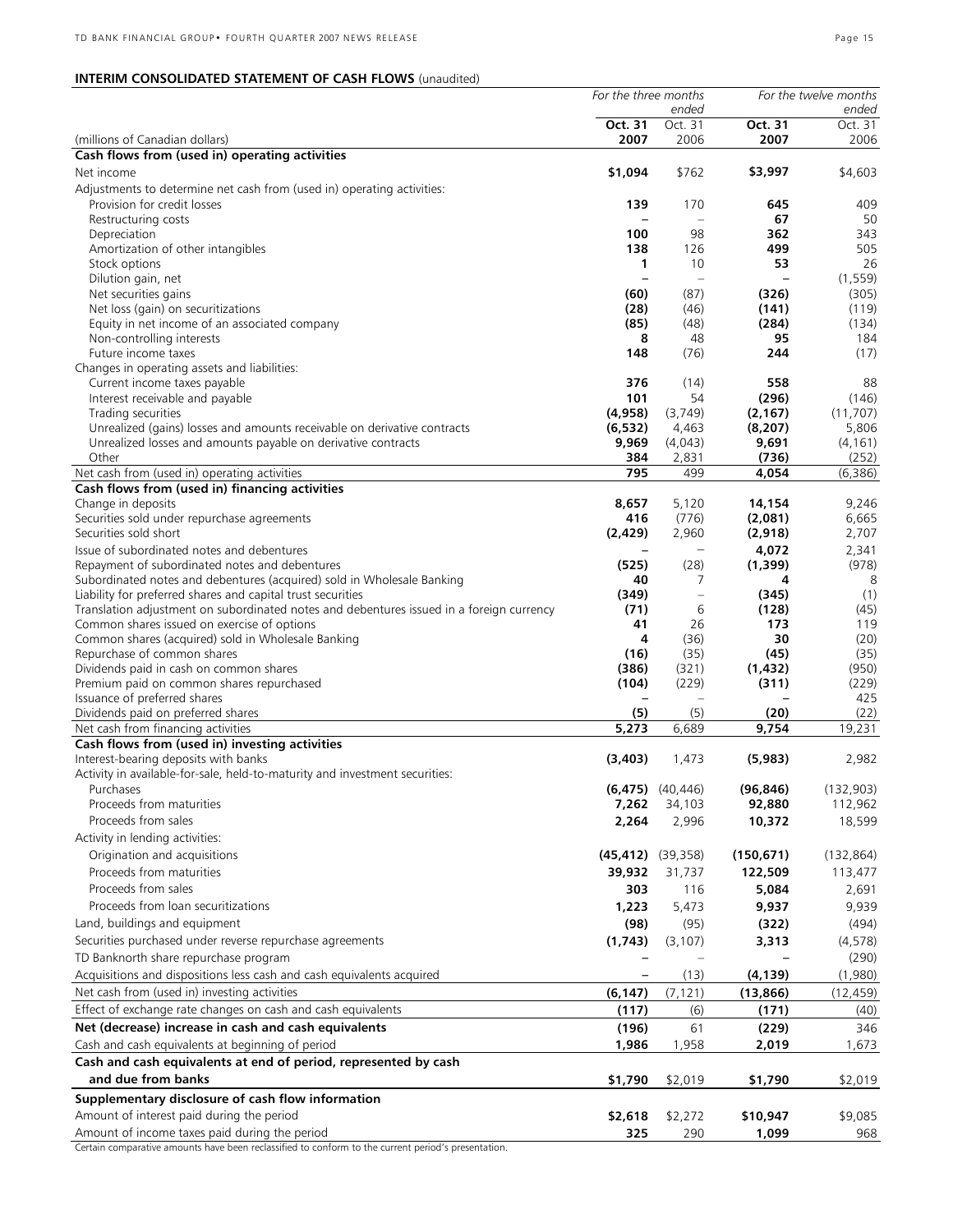#### **APPENDIX A**

The Bank's operations and activities are organized around the following businesses: Canadian Personal and Commercial Banking, Wealth Management, U.S. Personal and Commercial Banking and Wholesale Banking. Results for these segments for the three and twelve months ended October 31, 2007 and 2006 are presented in the following tables:

| <b>Results by Business Segment</b>                 |                |                          |                      |         |                      |         |                      |         |               |         |         |         |
|----------------------------------------------------|----------------|--------------------------|----------------------|---------|----------------------|---------|----------------------|---------|---------------|---------|---------|---------|
|                                                    |                | <b>Canadian Personal</b> | <b>U.S. Personal</b> |         |                      |         |                      |         |               |         |         |         |
|                                                    | and Commercial |                          | Wealth               |         | and Commercial       |         | Wholesale            |         |               |         |         |         |
| (millions of Canadian dollars)                     | <b>Banking</b> |                          | Management           |         | Banking <sup>1</sup> |         | Banking <sup>2</sup> |         | Corporate $4$ |         |         | Total   |
|                                                    | Oct. 31        | Oct. 31                  | Oct. 31              | Oct. 31 | Oct. 31              | Oct. 31 | Oct. 31              | Oct. 31 | Oct. 31       | Oct. 31 | Oct. 31 | Oct. 31 |
| For the three months ended                         | 2007           | 2006                     | 2007                 | 2006    | 2007                 | 2006    | 2007                 | 2006    | 2007          | 2006    | 2007    | 2006    |
| Net interest income <sup>3</sup>                   | \$1,408        | \$1,295                  | \$83                 | \$69    | \$335                | \$337   | \$310                | \$138   | $$$ (328)     | \$(125) | \$1,808 | \$1,714 |
| Other income                                       | 744            | 653                      | 498                  | 435     | 140                  | 141     | 215                  | 355     | 145           | 20      | 1,742   | 1,604   |
| Total revenue                                      | 2,152          | 1,948                    | 581                  | 504     | 475                  | 478     | 525                  | 493     | (183)         | (105)   | 3,550   | 3,318   |
| Provision for (reversal of)                        |                |                          |                      |         |                      |         |                      |         |               |         |         |         |
| credit losses <sup>3</sup>                         | 176            | 132                      |                      |         | 35                   | 15      | 4                    | 13      | (76)          | 10      | 139     | 170     |
| Non-interest expenses                              | 1,114          | 1,068                    | 399                  | 357     | 263                  | 294     | 274                  | 293     | 191           | 199     | 2,241   | 2,211   |
| Income (loss) before<br>provision for (benefit of) |                |                          |                      |         |                      |         |                      |         |               |         |         |         |
| income taxes                                       | 862            | 748                      | 182                  | 147     | 177                  | 169     | 247                  | 187     | (298)         | (314)   | 1,170   | 937     |
| Provision for (benefit of)                         |                |                          |                      |         |                      |         |                      |         |               |         |         |         |
| Income taxes                                       | 290            | 247                      | 63                   | 52      | 53                   | 55      | 90                   | 41      | (343)         | (220)   | 153     | 175     |
| Non-controlling interests                          |                |                          |                      |         |                      | 51      |                      |         | 8             | (3)     | 8       | 48      |
| Equity in net income of<br>associated company,     |                |                          |                      |         |                      |         |                      |         |               |         |         |         |
| net of tax                                         |                |                          | 75                   | 53      |                      |         |                      |         | 10            | (5)     | 85      | 48      |
| Net income (loss)                                  | \$572          | \$501                    | \$194                | \$148   | \$124                | \$63    | \$157                | \$146   | \$47          | \$(96)  | \$1,094 | \$762   |
| Total assets (billions of                          |                |                          |                      |         |                      |         |                      |         |               |         |         |         |
| Canadian dollars)                                  |                |                          |                      |         |                      |         |                      |         |               |         |         |         |
| - balance sheet                                    | \$152.1        | \$138.7                  | \$14.9               | \$13.6  | \$58.8               | \$43.5  | \$177.2              | \$163.9 | \$19.1        | \$33.2  | \$422.1 | \$392.9 |
| - securitized                                      | 44.6           | 43.2                     |                      |         |                      |         |                      |         | (16.3)        | (15.2)  | 28.3    | 28.0    |

#### **Results by Business Segment**

|                                                    |                | <b>Canadian Personal</b> | U.S. Personal |         |                      |         |                             |         |               |         |         |         |
|----------------------------------------------------|----------------|--------------------------|---------------|---------|----------------------|---------|-----------------------------|---------|---------------|---------|---------|---------|
|                                                    | and Commercial |                          |               | Wealth  | and Commercial       |         | Wholesale                   |         |               |         |         |         |
| (millions of Canadian dollars)                     | <b>Banking</b> |                          | Management    |         | Banking <sup>1</sup> |         | <b>Banking</b> <sup>2</sup> |         | Corporate $4$ |         |         | Total   |
|                                                    | Oct. 31        | Oct. 31                  | Oct. 31       | Oct. 31 | Oct. 31              | Oct. 31 | Oct. 31                     | Oct. 31 | Oct. 31       | Oct. 31 | Oct. 31 | Oct. 31 |
| For the twelve months ended                        | 2007           | 2006                     | 2007          | 2006    | 2007                 | 2006    | 2007                        | 2006    | 2007          | 2006    | 2007    | 2006    |
| Net interest income <sup>3</sup>                   | \$5,401        | \$4,879                  | \$318         | \$377   | \$1,365              | \$1,290 | \$875                       | \$479   | \$(1,035)     | \$(654) | \$6,924 | \$6,371 |
| Other income                                       | 2,848          | 2,573                    | 1,995         | 1,883   | 583                  | 490     | 1,619                       | 1,792   | 312           | 83      | 7,357   | 6,821   |
| Total revenue                                      | 8,249          | 7,452                    | 2,313         | 2,260   | 1,948                | 1,780   | 2,494                       | 2,271   | (723)         | (571)   | 14,281  | 13,192  |
| Provision for (reversal of)                        |                |                          |               |         |                      |         |                             |         |               |         |         |         |
| credit losses <sup>3</sup>                         | 608            | 413                      |               |         | 120                  | 40      | 48                          | 68      | (131)         | (112)   | 645     | 409     |
| Non-interest expenses                              | 4,256          | 4,086                    | 1,551         | 1,575   | 1,221                | 1,087   | 1,261                       | 1,312   | 686           | 755     | 8,975   | 8,815   |
| Dilution gain, net                                 |                |                          |               |         |                      |         |                             |         |               | 1,559   |         | 1,559   |
| Income (loss) before<br>provision for (benefit of) |                |                          |               |         |                      |         |                             |         |               |         |         |         |
| income taxes                                       | 3,385          | 2,953                    | 762           | 685     | 607                  | 653     | 1,185                       | 891     | (1,278)       | 345     | 4,661   | 5,527   |
| Provision for (benefit of)                         |                |                          |               |         |                      |         |                             |         |               |         |         |         |
| Income taxes                                       | 1,132          | 987                      | 261           | 242     | 196                  | 222     | 361                         | 262     | (1,097)       | (839)   | 853     | 874     |
| Non-controlling interests                          |                |                          |               |         | 91                   | 195     |                             |         | 4             | (11)    | 95      | 184     |
| Equity in net income of<br>associated company,     |                |                          |               |         |                      |         |                             |         |               |         |         |         |
| net of tax                                         |                |                          | 261           | 147     |                      |         |                             |         | 23            | (13)    | 284     | 134     |
| Net income (loss)                                  | \$2,253        | \$1,966                  | \$762         | \$590   | \$320                | \$236   | \$824                       | \$629   | \$(162)       | \$1,182 | \$3,997 | \$4,603 |

<sup>1</sup> Commencing May 1, 2007, the results of TD Bank U.S.A. Inc. (previously reported in the Corporate segment for the period from the second quarter 2006 to the second quarter 2007 and in Wealth Management segment prior to the second quarter of 2006) are included in the U.S. Personal and Commercial Banking segment prospectively. Prior periods have not been and in Wealth Management segment prospective restated as the impact is not material.

<sup>2</sup> The taxable equivalent basis (TEB) increase to net interest income and provision for income taxes reflected in the Wholesale Banking segment results is reversed in the Corporate segment.

<sup>3</sup> The operating segment results are presented excluding the impact of asset securitization programs, which are reclassified in the Corporate segment.